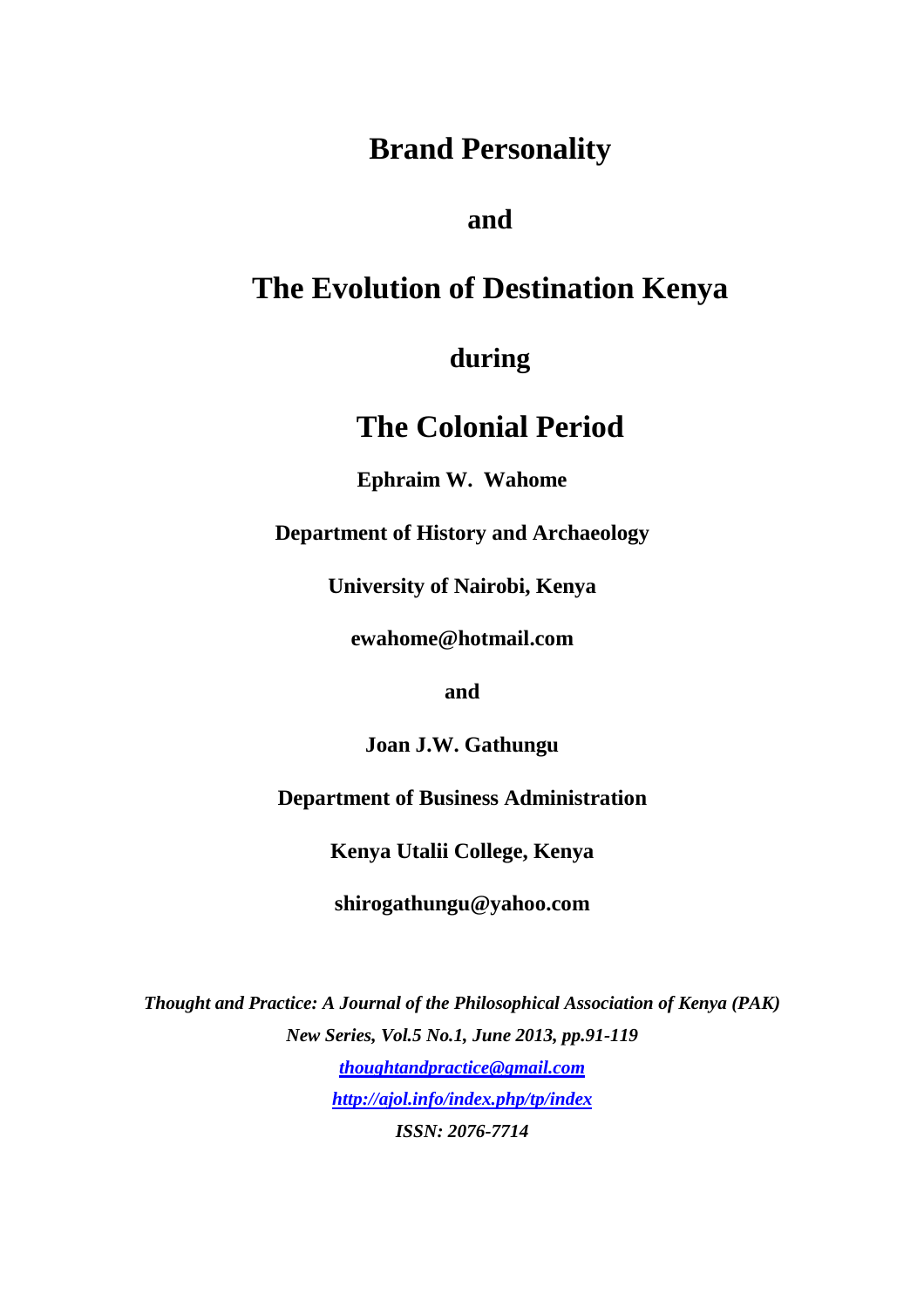#### **Abstract**

This paper offers an intellectual discourse for destination managers by exploring alternative branding approaches used during the colonial period in Kenya, now that the image is under siege both internally through socio-economic instability and unprecedented levels of poaching, and externally through travel warnings, outright trafficking in big game trophies, the constant threat of terror attacks, and poor global rankings in the Travel and Tourism Competitive Index. The paper conforms to the mission of thought and practice by identifying practical ways of promoting tourist destination Kenya through an in-depth analysis of historical experiences.

### **Key Words**

Evolutionary Stages, Big Game Hunting, Brand Personality, Brand Image

### **Introduction**

Colonial Kenya was a major attraction for both settlers and tourists seeking a break from their European homelands and other colonies. Tourism became a source of revenue in a colony which was increasingly perceived as incapable of self-sustenance due to losses incurred during the construction of the Uganda Railway, derogatively referred to as "the Lunatic Express". The hunters promoted the Big Game Hunting (BGH) image as a unique selling proposition (USP) through adventures captured on film and literary works. Their subjugation of the rugged landscape and so called "prehistoric" wildlife defined the characteristics of brand personality as emblematic leisure.

This study demonstrates that the positive brand equity, the net worth tangible and intangible characteristics of a destination, which existed during the colonial period, stimulated the development of a vibrant tourism industry in Kenya during that period. It also shows that the exposure created by early big game hunters augmented the image of destination Kenya. Destination awareness developed from the many celebrities visiting the destination and from literary works produced on the colony. This publicity constantly reassured tourists of the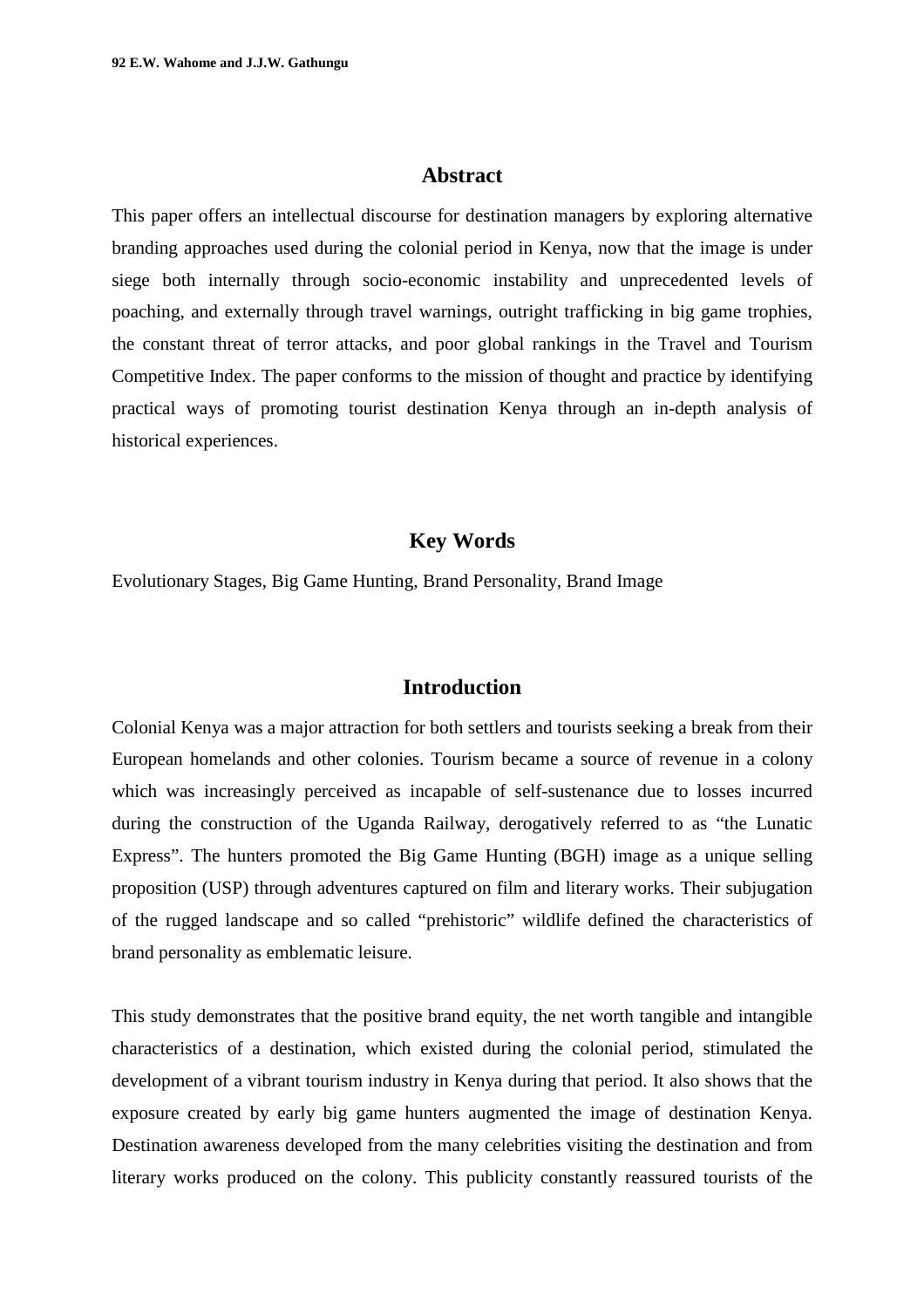brand equity throughout the life of the colony. The destination image created guaranteed security and professionalism as a way of enhancing confidence and loyalty to the brand (Ritchie and Ritchie 1998, 19).

The brand image created by the colonial regime was one of paradise, where few human beings lived in a pristine environment with large numbers of prehistoric animals in perfect harmony, which affirmed one of the pillars of positive brand equity. The colonial government, keen on ensuring continued financial stability, projected a mystical destination image globally to potential visitors and investors as early as 1903. The image was first embraced by Boers from South Africa, followed by the Britons and wealthy Americans (Huxley 1935).

The colonial administrative structure boosted visitation by providing maximum security and assured experience. It upheld an idyllic environment by instituting ordinances that enhanced the leisure of white tourists and settlers, often at the expense of the other races. This brand image has progressively disintegrated due to challenges such as globalisation and trade liberalisation, deterioration of nature based products, unstable political leadership, increased competition from Kenya's neighbours, tired tourism infrastructure, demise of the BGH expeditions, and increasing human-wildlife conflict. This experience supports the view that brand image requires frequent evaluation by destination managers for successful brand marketing (Ritchie and Ritchie 1998, 26; Lynch and de Chernatony, 2004). The progressive attrition of destination Kenya image and the need for its restoration is, therefore, the main goal of this paper. Concrete strategies that drove the image and the industry during the colonial period are analysed.

The big game hunting (BGH) image supported by the colonial government underwent three key evolutionary stages which comprise the overall scope of this paper as follows:

- 1. Big game hunters up to 1934.
- 2. Professional big game hunters after 1934.
- 3. Big game conservators after the Second World War (WWII).

The study has used both secondary and primary data. Secondary data from literary works, biographies and historical texts were subjected to content analysis. Primary data were collected from the tourist circuit of Northern Kenya through in-depth interviews, with key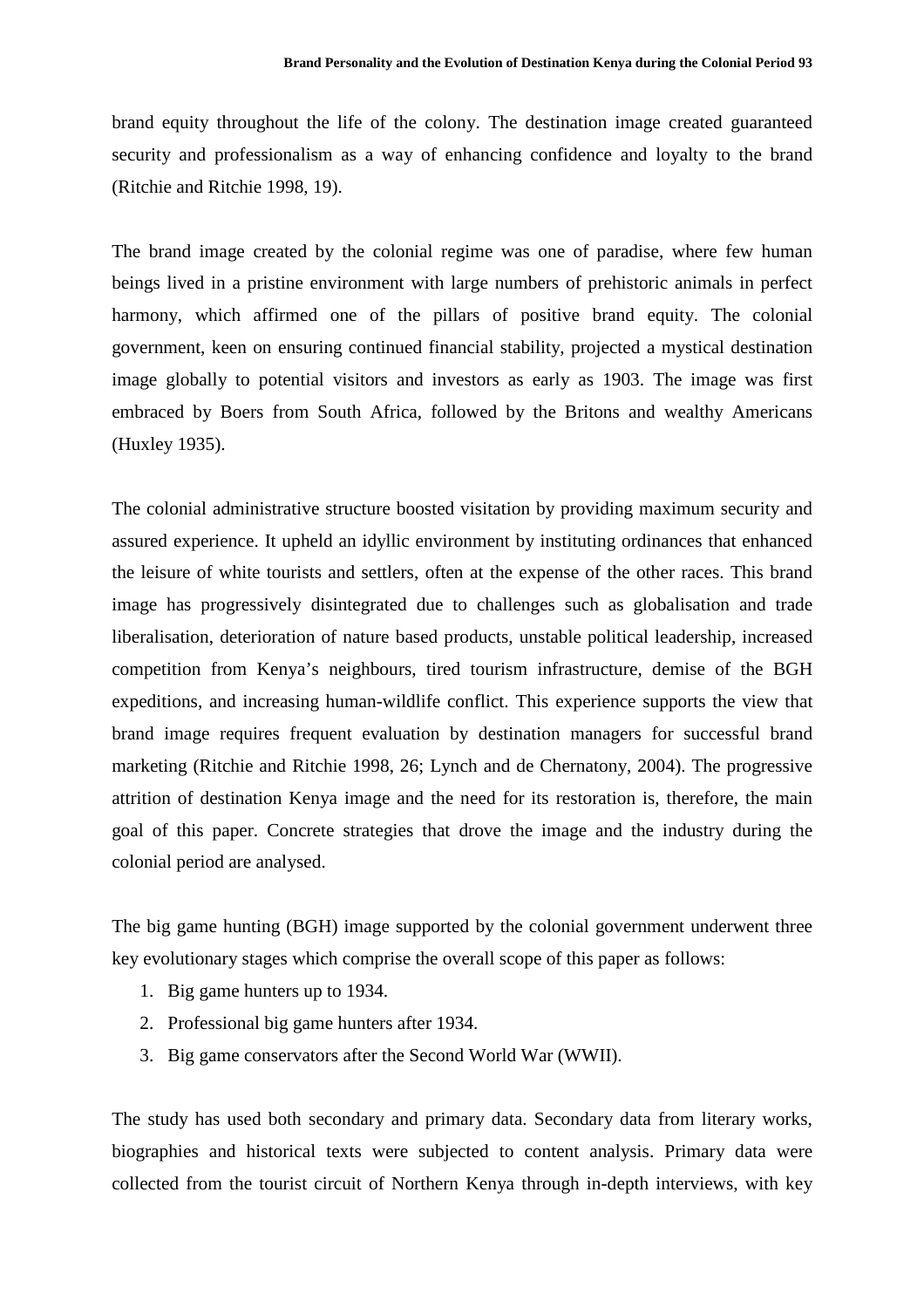informants, combined with non-participatory observation. Observation was made at key attractions associated with the architects of the big game hunting image including Meru National Park, Samburu National Reserve and Shaba National Reserve which were initially part of the Northern Reserve. Larsen's Camp, Samburu Lodge and Shaba Serena Lodge, the Nairobi National Museum and the Karen Blixen Museums were also visited as part of the study. The study explored the impact of several personalities in the development of tourist destination Kenya during the colonial period.

## **Principles of Destination Branding**

In marketing, the term brand is broadly defined as "…a distinguishing name and /or symbol (such as logo, trademark, or package design) intended to identify the goods or services of one seller, and to differentiate those goods or services from competitors who would provide goods that appear to be identical" (Aaker 1991, 7).

Branding entails a distinctive mark that makes a place different from similar or competing places, whereas mental or cognitive images inform travellers' choice of a destination in lieu of contrary information resulting from organic and/ or induced image (Keller 1998)*.* The aim of branding is to incorporate the cognitive and affective attributes that induce a consumer's memory whenever s/he encounters the brand (Crompton 1979; Lindsay 2000).

A brand therefore is a set of cognitive associations held by the consumer of a product based on its perceived value, uniqueness or strength (Keller 1998). Brand names like Joy's Camp in Shaba, Karen Blixen's Camp in Masaai Mara and Hemingway Lounge in Nairobi evoke desirable associations that are emotional or mental (Keller 1998; Kapferer 2011)*.* The ability of a brand to influence a consumer is based on its image and personality attributes and the relationships it evokes such as competence, quality and benefits (Kapferer 2011, 11). As such, names given to hospitality establishments may evoke mental associations and imagery that are appealing to potential tourists.

The practice of branding has been in existence for a long time. In Kenya, pastoral communities branded their cattle to distinguish them from those of their neighbours as a way of reducing conflict. Today, however, branding is a more sophisticated exercise that entices customers to a product, appeals to their taste, and ensures continued loyalty through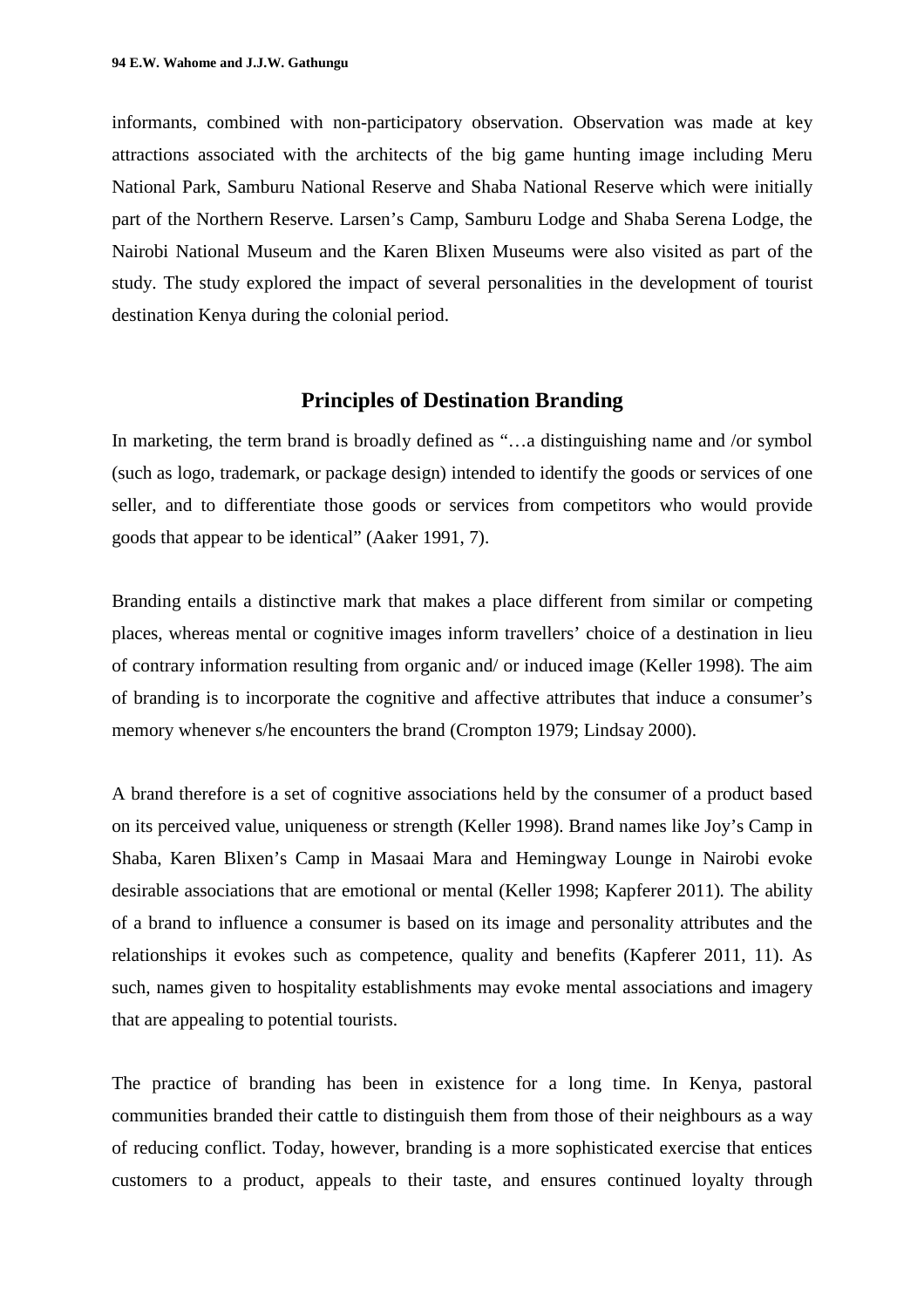perceived quality of the product. Any product for which one can construct a mental inventory is therefore a brand (Van Ham 2008, 129). Destinations are brands differentiated by their identity, product offering, and unique setting. Any destination enjoys brand equity, whether created or spontaneous (Aaker 1991, 91). Destination brand equity is based on the quality of service and physical characteristics available to potential tourists in a number of dimensions as shown in Fig 1.



*Fig. 1: Dimensions of perceived service quality (Source: Adapted from Aaker 1991, 91)* 

The aesthetics or marketing sensory experience proposed by Schmitt and Simpson (1997, 16) can be used in the organization of destination brand identity. The model sees a direct correlation between the attributes of a destination and its branding by appealing to the sensory experience of the product customer.

Schmitt and Simpson (1997, 22) acknowledge the tangible benefits of the model as a branding strategy that includes brand loyalty, premium pricing, and protection from competition in a cost effective way. However, the strategic importance of brands in economies of post-modern societies is a multi-disciplinary subject due to its complexity (Kapferer 2011, 94). Brand image and brand personality, which are interdependent variables are key components of brand strategy that appeal to the emotional dimensions of a tourist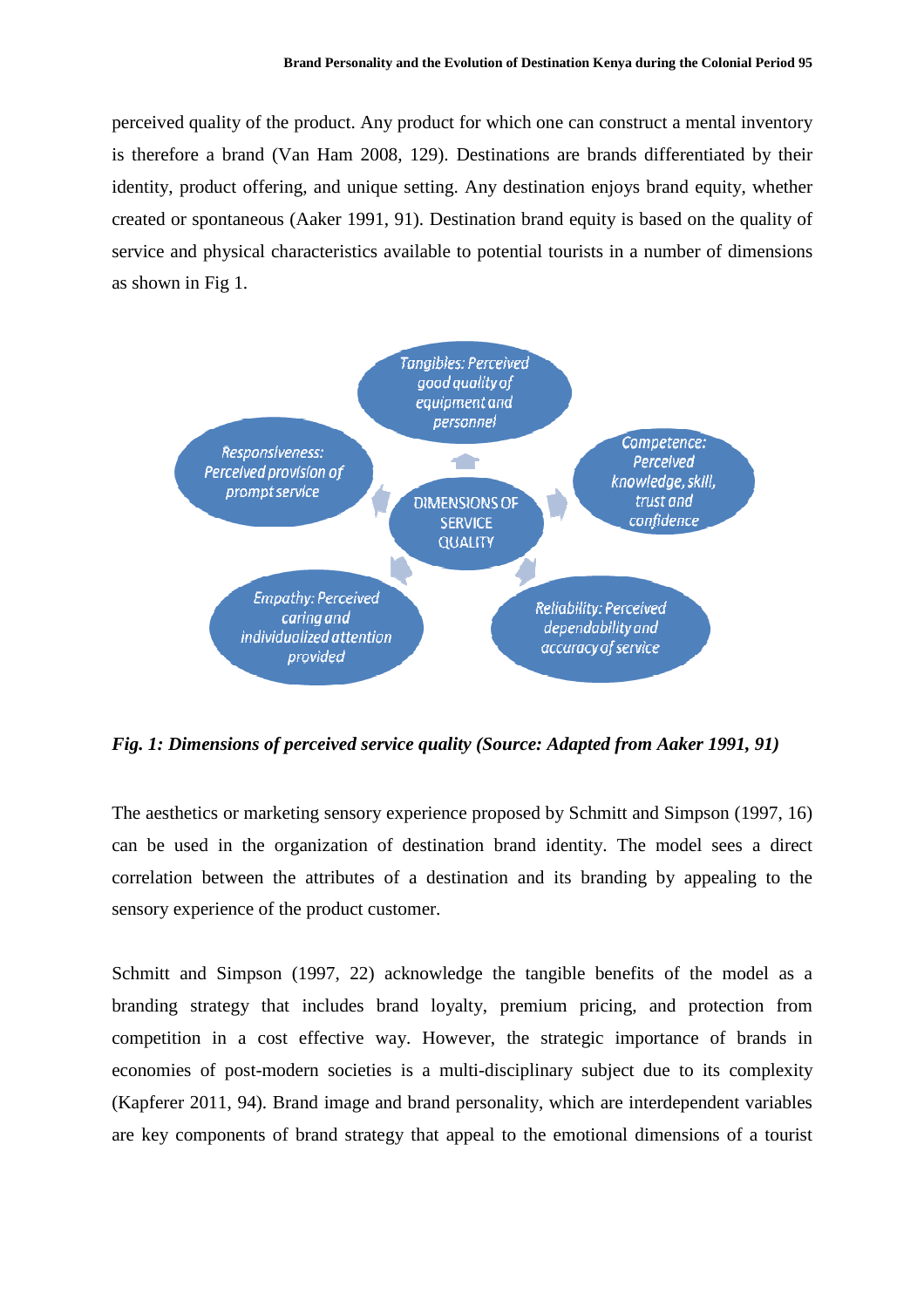(Patterson 1999; Ekinci and Sameer 2006; Hosney *et*. *Al*. 2006). Brand personality is defined as the humanlike attributes of a destination that motivate travel decisions.

In defining destination branding as opposed to common product branding, Ritchie and Ritchie (1998, 17) write:

A destination brand is a name, symbol, logo, word mark or other graphic that both identifies and differentiates the destination; furthermore, it conveys the promise of memorable travel experience that is uniquely associated with the destination; it also serves to consolidate and reinforce the recollection of pleasurable memories of the destination experience.

The branding strategy of a destination aims at reassuring prospective visitors, while the after travel experience helps in consolidating and reinforcing the memorable experience (Fig. 2) or aesthetics (Ritchie and Ritchie 1998, 18). Ritchie and Ritchie (1998, 18) noted that brand management is the process of creating awareness (identification); image and knowledge (differentiation); anticipation (preference and choice); and expectation (desire), to ensure the desired experience. Van Ham (2008, 129) contends that a positive place image can have a positive economic impact and self-image of its citizens, especially at highly distinguishable destinations. Each destination aims to "stand out from the crowd and capture a significant mind share and market share" which creates loyalty (Van Ham 2008, 129). Place brand strength can be determined by the brand's competitiveness in the market, while brand value is measured in profitability. Kenya's destination image has been associated with the colonial big game expeditions and the personalities involved.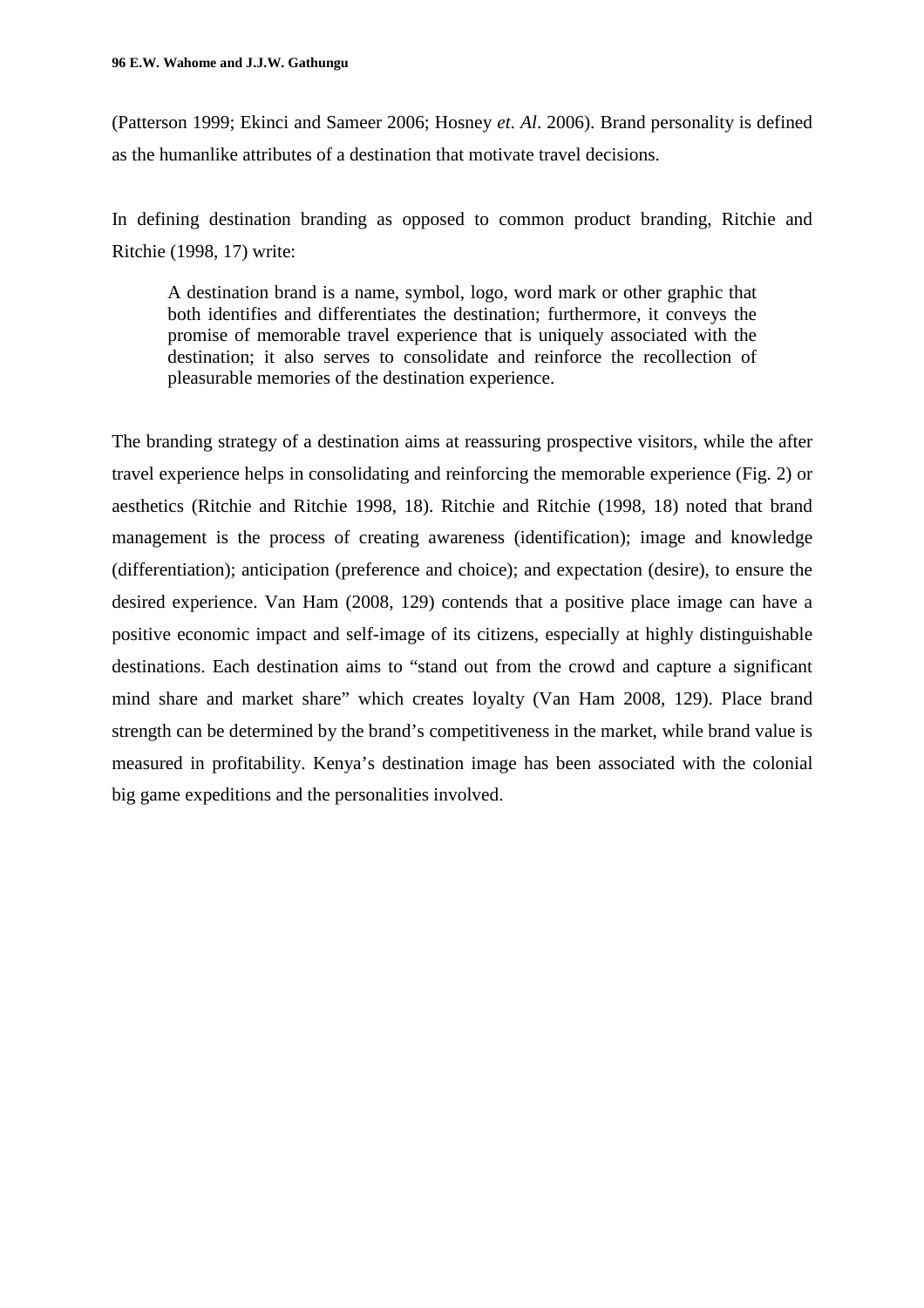

*Fig. 2: The roles of destination brand (source: Adapted from Ritchie and Ritchie 1998, 18)* 

Hosney *et*. *al*. (2006) argue that brand personality gives human characteristics to a destination. Tourists subscribe to the self-image congruency theory by using brands that reinforce their own concept of self as per who they are and who they would like to be (De Chernatony *et*. *al*. 1994, 36). This implies that tourists visit destinations that are like them or express who they are (Aaker 1997; Hosney *et*. *al*. 2006). Aaker (1997, 348) categorised five dimensions of human-like brand personality (Fig. 3) while Hosney (2006) identified outstanding dimensions of brand personality as "sincerity, excitement and conviviality".



*Fig. 3: Dimensions of Brand Personality (Source: Adapted from Aaker 1997, 31)* 

From the discussion thus far, the general consensus is that a link exists between the brand personality of a product and its consumers. A destination will thus attract tourists who share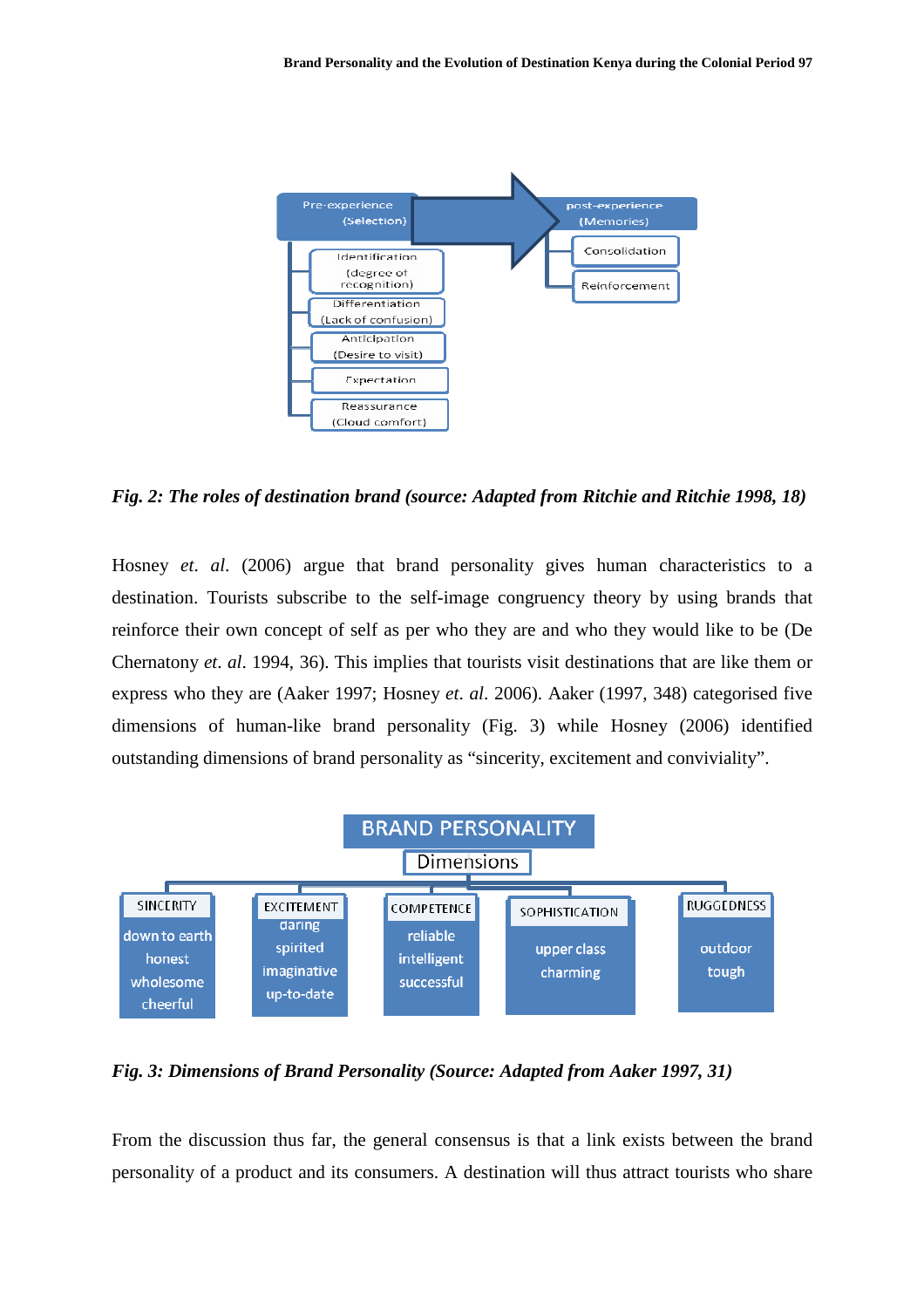brand personality traits with it. According to Kapferer (2011, 132), a celebrity becomes a brand when his or her national or global influence emanates from their personality and their life attracts others. In the colonial period, celebrities became brand personalities due to the level of publicity and interest generated from their exciting lifestyles. The big game encounters by such personalities, through literature and adapted movies, became a popular representation of destination Kenya globally, as shall be demonstrated in the course of this paper.

Destination managers strive to develop a strong brand image that appeals to the cognitive and affective brand image dimensions in order to benefit from the perception of low risk and high quality of their destination (Assael 1995; Erdem 1998). The image should convey the expectation of a memorable experience to enhance the emotional bond between the visitor and the destination (Blain *et*. *al*. 2005). The colonial government ably promoted a strong image in the form of Big Game Hunting (BGH) that spurred continued visits to the destination. In assessing the brand equity of tourist destination Kenya during the colonial period, we considered the evolution of the brand equity model (Gordon *et*. *al*. 1994).

## **Destination Branding in the Colonial Period**

As earlier noted, the history of tourist destination Kenya was intertwined with that of the Big Game Hunting (BGH). The destination's brand personality thus evolved under the influence of the game hunters and related safari adventures. During the colonial period, destination Kenya's big game image became the worldwide image of Africa, with its vast open pristine lands covered in documentaries, books and movies as summarised by Storey (1991,167):

To many people who knew little about Africa …the idea of Kenya has formed their image of the continent. Dominating the image is the picture of vast land inhabited by nature's great beast: the lordly lion, elephants, rhinoceros and uncounted millions of antelope. Hunting served as an extension of imperial domination where bloody execution of big game compared to the brutal cultural domination of the colonised societies.

According to Winston Churchill who visited the destination on a hunting expedition in 1907, the link between settlers and the big game was so strong that: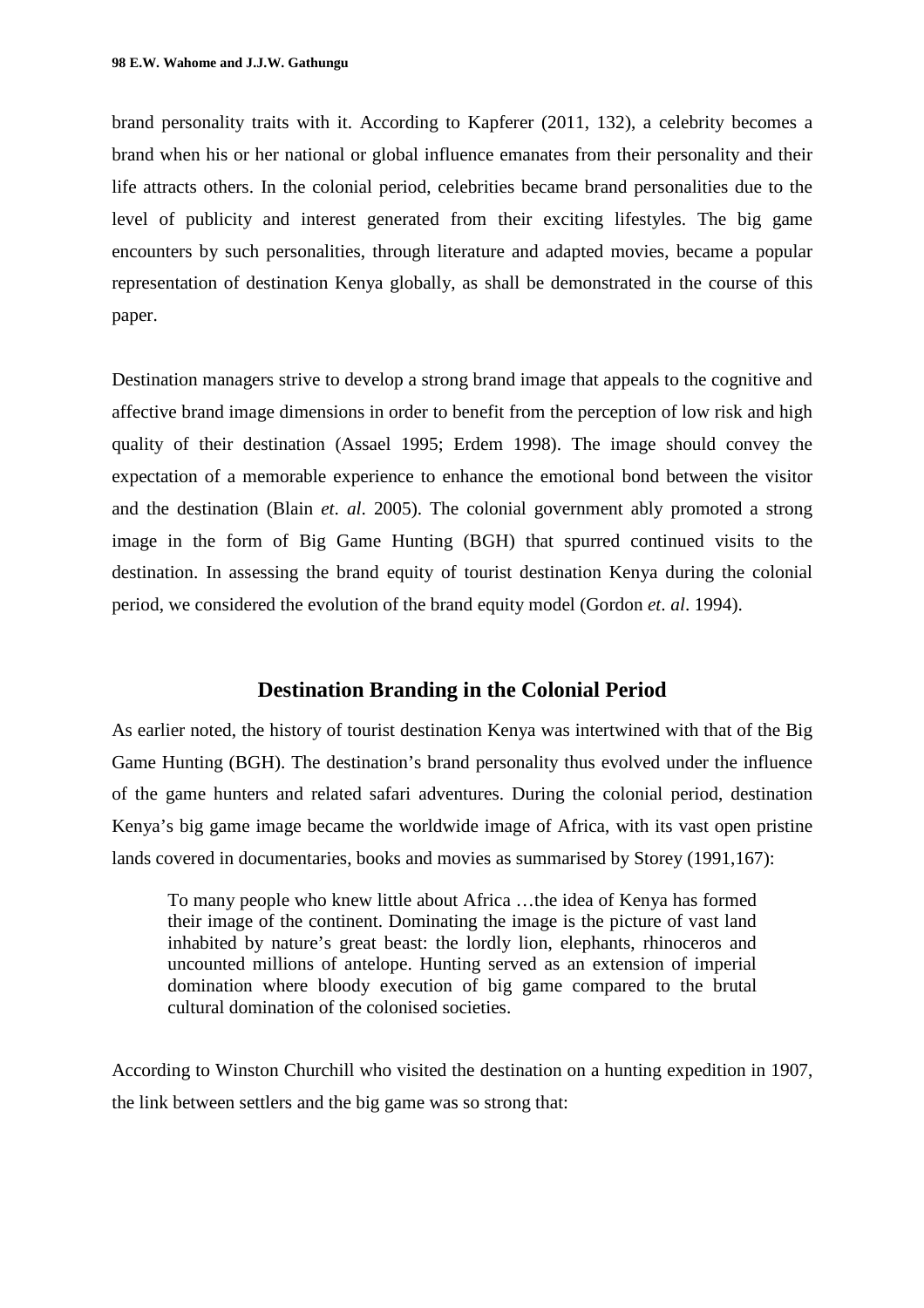Nothing causes the East African colonialist more genuine concern than that his guest should not have been provided with a lion. The knowledge preys upon his mind until it becomes a veritable obsession. He feels some deep reproach is laid upon his hospitality and the reputation of his adopted country (Churchill 1908, 20).

Based on Steinhart's (1989) thesis, the BGH image during the colonial period can be divided into four evolutionary categories (Fig. 4). Three distinct evolutionary and overlapping phases representing changing international perceptions of big game can be clearly outlined from this discussion (Fig. 5).

The colonial government perpetuated the image of BGH by creating an ideal environment for the hunters, especially after 1930s. However, as early as 1900, the colonial government created two major reserves for the East African Protectorate. The Kenya Southern Game Reserve covered the present Nairobi National Park and the area continuing southwards to the Kenya-Tanzania border, while the Northern Game Reserve encompassed the mountains and deserts of the Northern Frontier Province (Orr 1970, 29). Hunting was not allowed in these two areas, though only the local populations were affected by this discriminatory policy: the foreign big game hunters continued pursuing their dream hunts oblivious of the demarcations and existing ordinances (Ouma 1970). The so called conservation reduced non-white races to poachers (Steinhart 1989). The concept of a manageable National Park was born in the 1930s, but was only realised after World War II, between 1946 and 1966, through the then Director of National Parks, Colonel Mervyn Cowrie (Orr 1970, 28).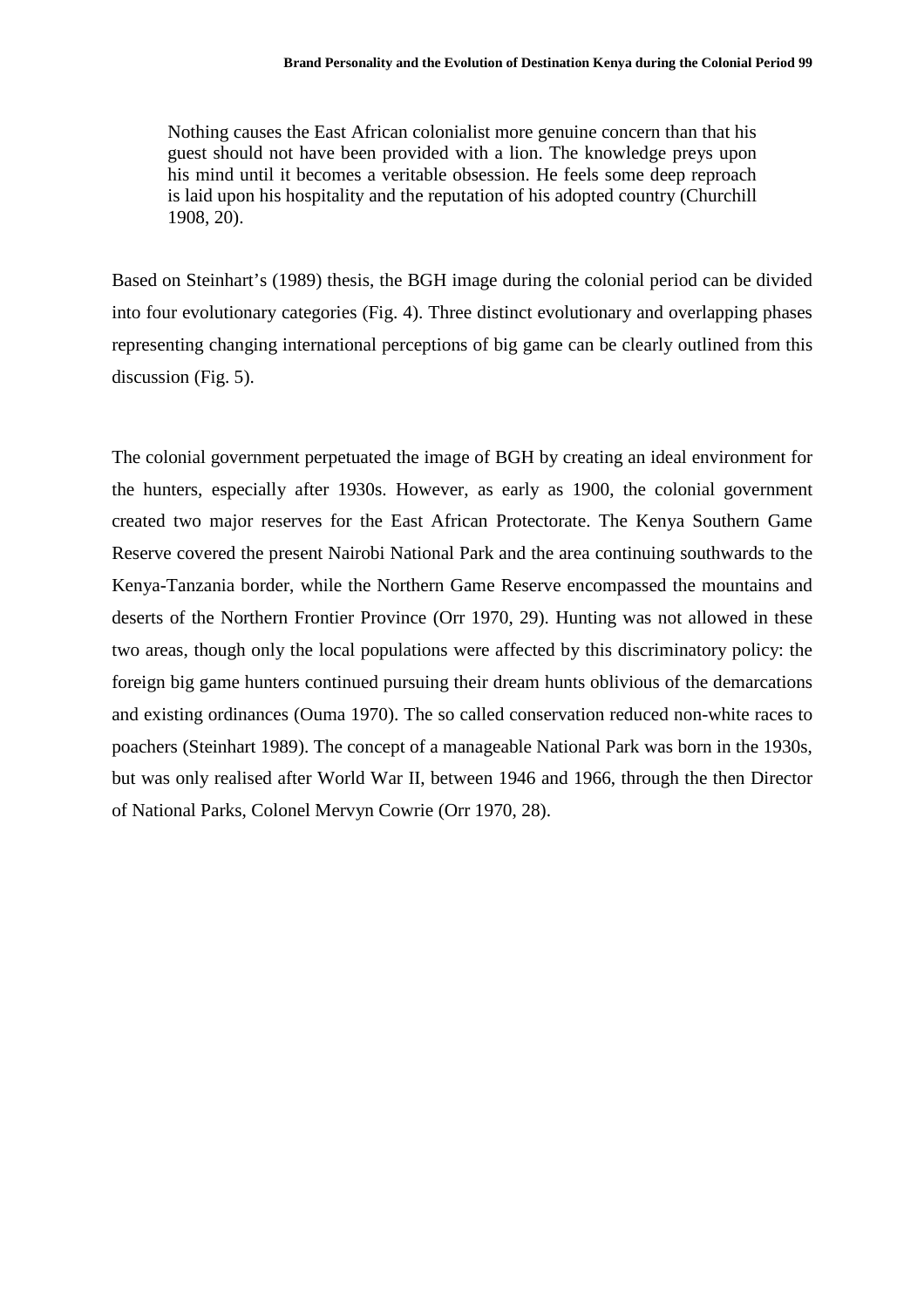#### **100 E.W. Wahome and J.J.W. Gathungu**



*Fig. 4: Evolution of colonial tourism destination Kenya image (Source: Authors)* 

The colonial government improved infrastructure and security to make the destination and its attractions easily accessible to prospective hunters. In this regard Huxley writes:

East Africa's big game shooting had become renowned and rich men and women arrived to chase lions, elephants, rhino, buffaloes and dozens of different kinds of antelopes (Huxley 1935, 250).

Reliable transportation was provided through the construction of the Uganda Railway, followed by road transport which was easily available in different forms from 1904 (Mills 2010). For the security of the Western tourists, Africans were isolated by allocating Indian residences between the two races in areas such as Ngara, Pangani, Eastleigh and Parklands, all in Nairobi. The Africans were relegated to the poorer and swampy lowlands of Nairobi, the Europeans occupied the opulent and well drained areas such as Muthaiga and Upper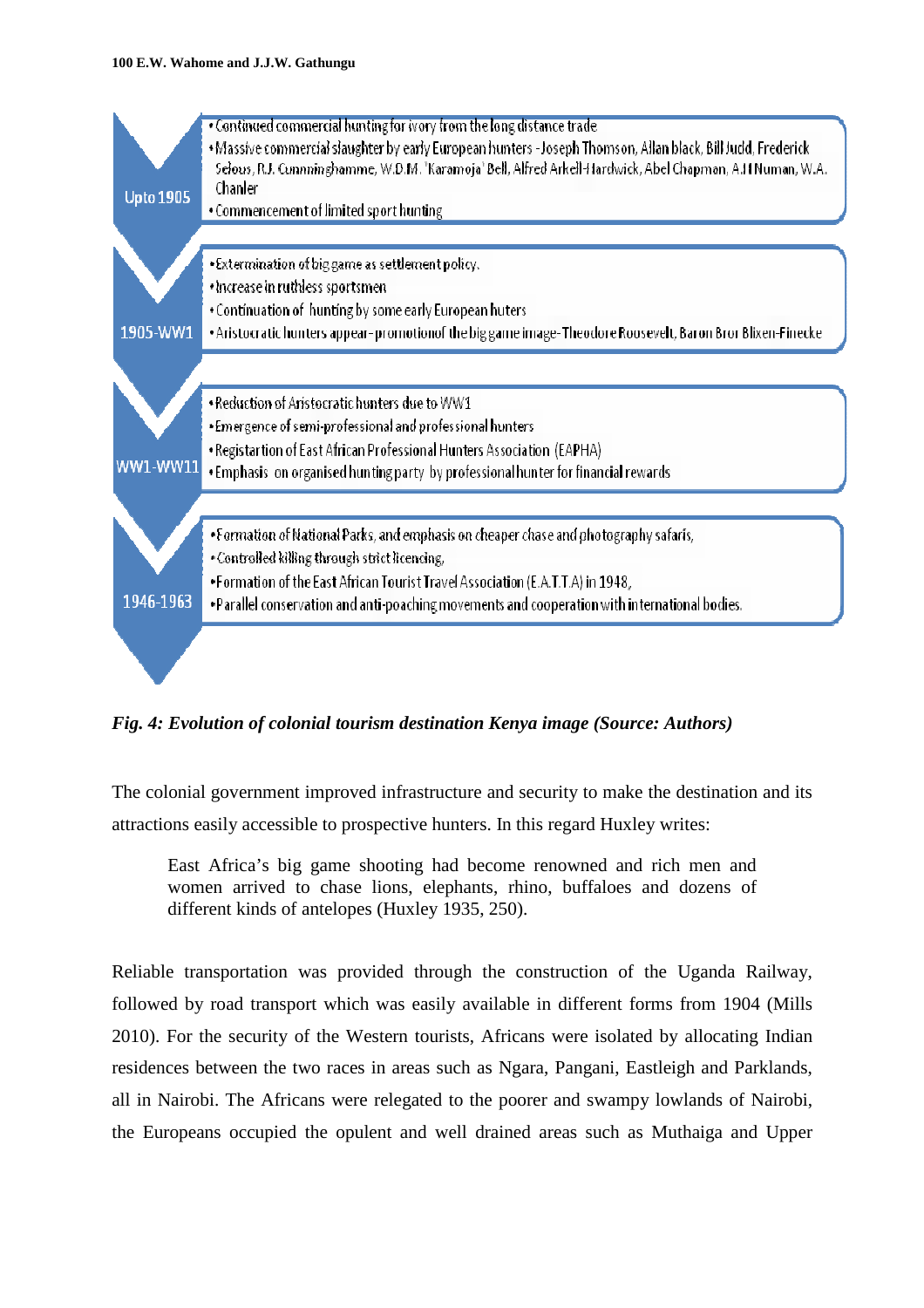Parklands, while the Indians occupied the buffer zone between the two areas. This reduced the physical contact between the Africans and the Europeans (Lonsdale 2002; Achola 2002).

Besides security, increased vehicular transport, especially from 1920s onwards made the big game safaris easier to manage. It enabled higher levels of luxury without losing site of the rugged experience sought by visitors. The introduction of air transport in the form of charter planes, and the birth of Nairobi's Wilson Airport in 1929, enhanced the experience for wealthy hunters such as Meryl Makham and Denys Finch Hutton who used the opportunity to package airborne game spotting and hunting safaris (Nicholls 2005, 139).



*Fig.5: Evolution of the Big Game Hunting image (Source: Authors)* 

In addition, hotels perpetuated the image of comfort by offering the comforts of 'home' to the big game hunters. Notable establishments included the Norfolk, Stanley Hotel, and Muthaiga Club, that provided classy accommodation and entertainment. In 1928, Buxton (1928, 19, 174) intimated that "You can stay in a delightful upcountry hotel and almost believe you are in England again … the suburbs of Nairobi with their palings and gates are like the suburbs of a small English town."

This assured visitors that life at the destination, though rugged, was interspersed with European luxuries. The colonialists organised their businesses in line with the alignment theory by ensuring that their facilities were relevant to the destination image (Dimanche 2007). They also adopted names such as Princess Elizabeth Way (Uhuru Highway), Victoria Street (Tom Mboya Street) and Delamere Avenue (Kenyatta Avenue) to extend the visibility of the image. The character of the city of Nairobi was so homely that "no one who has ever tasted Kenya life is ever the same again" (Orr 1970, 10).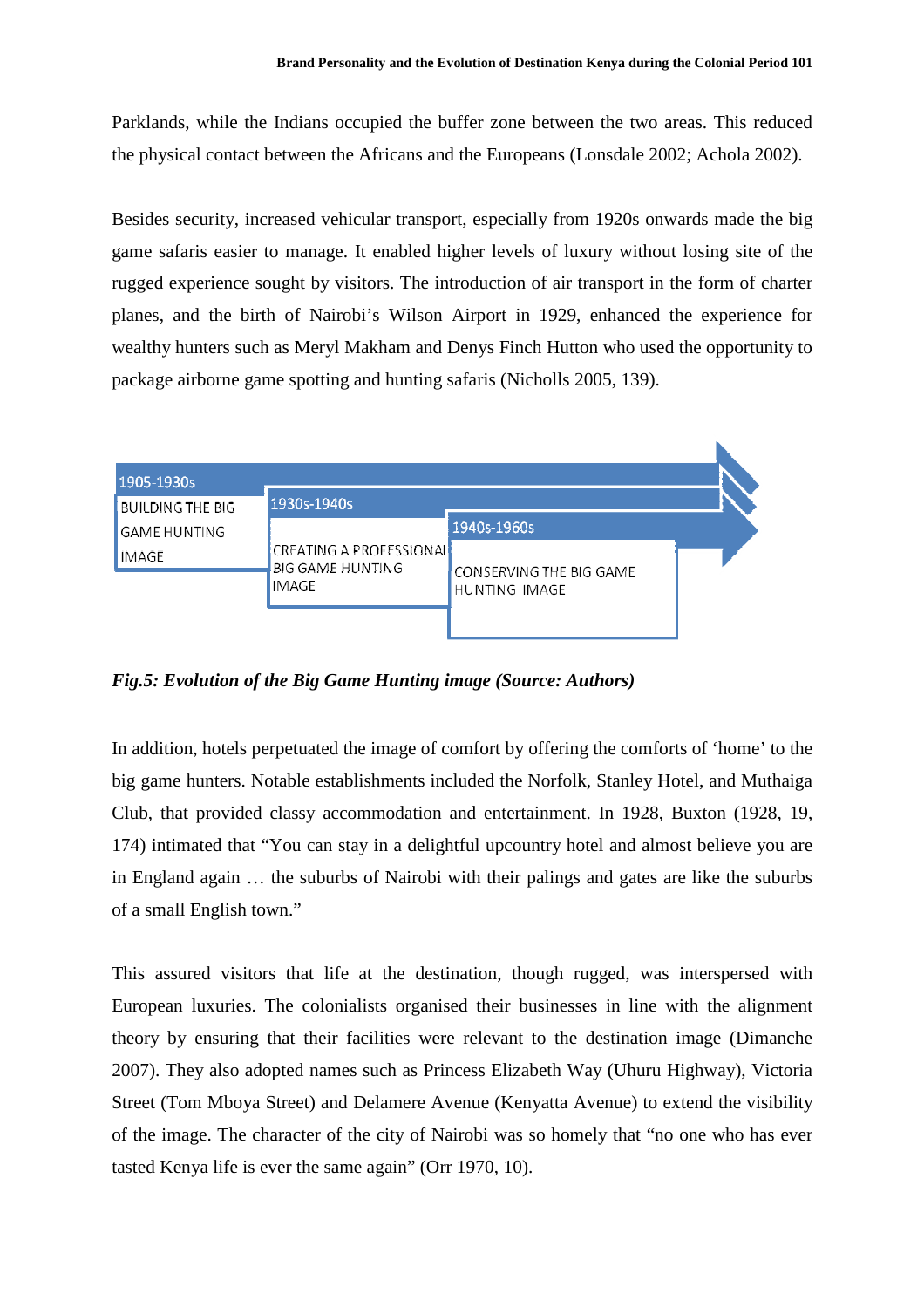## **Brand Personality and the Big Game Hunting Image**

Some of the great hunters who elevated the image of colonial Kenya, due to their popularity at home, included the former American president, Theodore 'Teddy' Roosevelt, 1909, and a distinguished writer, Ernest Hemingway in 1933 and 1950s. The two invested heavily on their expeditions leaving long-lasting impressions that complemented the image created by earlier hunters such as Rider Haggard, Allan Black, Bill Judd, Frederick Selous, Karamoja Bell, Frank Allen and John Hunter (Orr 1970, 79). The hunters wrote extensively on their exploits, thereby opening up the destination to the rest of the world.

Roosevelt came to Kenya on invitation by Big Game Hunter, Sir Alfred Pease, who also wrote two early accounts on game hunting titled *Hunting Reminiscences* (1898) and *The Book of the Lion* (1911). Roosevelt's massive expeditions contributed to mass killings of big game, with some of the trophies being donated to the Smithsonian Institution and the American Museum of Natural History. This slaughter of big game was part of what had come to be known as "the vigorous living", which the symbolic essence of imperialism was, as expressed by Orr (1970, 79):

… the sniff of danger has a spice of its own … To pit wits, experiences and sinew against dangerous game on its home ground, to seek out, stalk and finally capture a fine trophy after hours of grinding patience is ultimate fulfilment.

Storey (1991, 136) perceives hunting as an expression of imperialism in the following words: "…the basic underlying structures of the hunts symbolised the triumph of culture over nature and of the colonist over the colonized."

These perceptions promoted the Kenyan brand personality based on the excitement trait (Aaker 1997, 31). The destination had a reputation for having the best selection of game and professional safari operators who were fully equipped for any logistical needs (Storey 1991, 155). This made hunting much easier, besides the fact that in "…the early days there was more game …" (Orr 1970, 87). This perception, rallied through literature and film, was critical in cultivating a positive cognitive image for prospective hunters. It assured visitors of an exciting and rugged experience while enhancing the brand equity, increasing client numbers and subsequently expanding the colonial economy (Van Ham 2008, 129).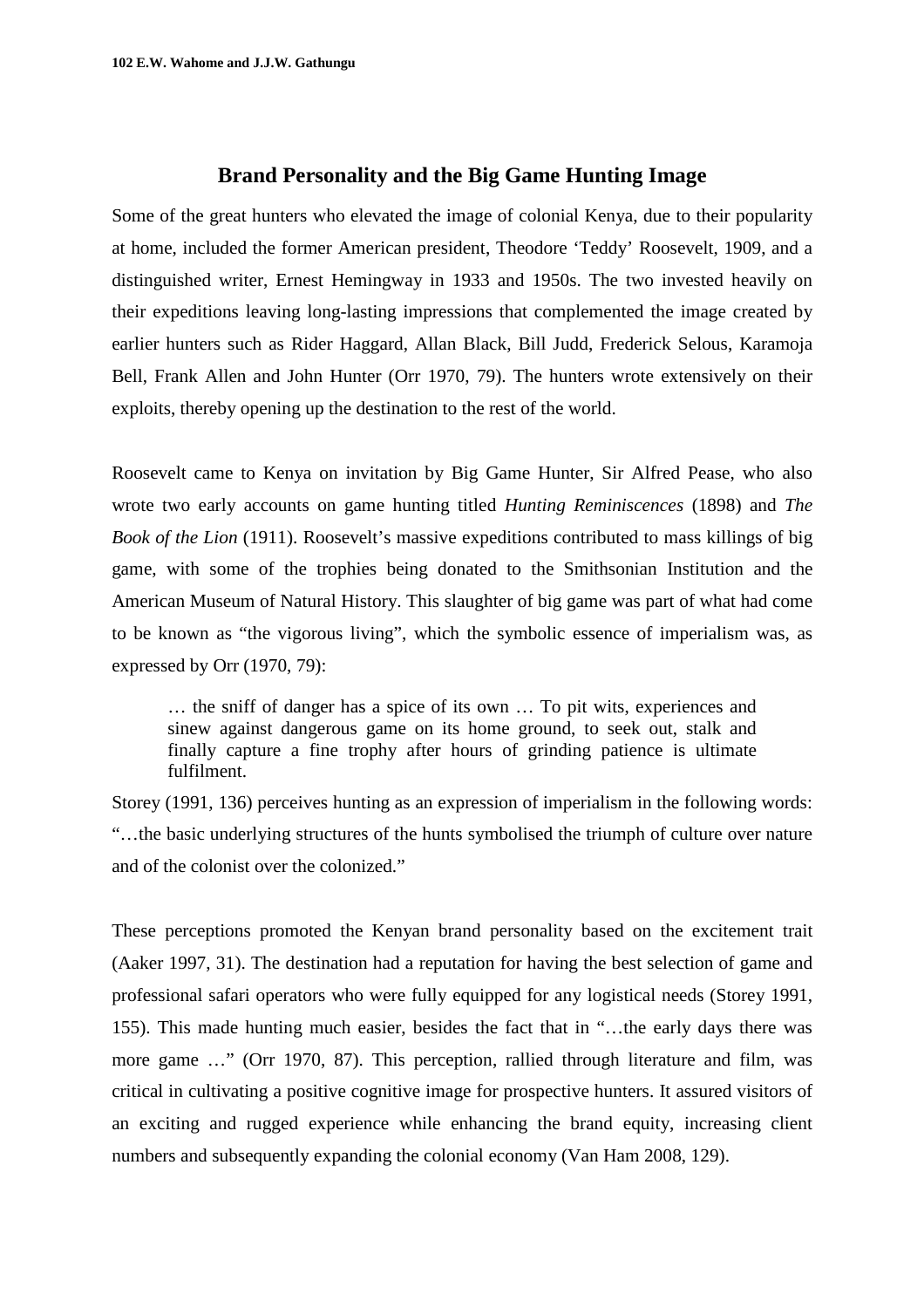Besides other factors, Roosevelt's expedition in 1909, commencing in the formative stage of the protectorate, contributed to an increase in the number of wealthy visitors from Britain and America, especially after 1911, in contrast to the poor settlers from South Africa who were dominant in the earlier periods (Huxley 1935). It also gave BGH an aristocratic appeal, as a sport for the gentlemen, thereby introducing the dimension of sophistication and aspiration lifestyle (Steinhart 1989, 253; Van Ham 2008, 130). It is no wonder then that the BGH image was embraced by the wealthy, upper classes and royal families (Huxley 1935, 250; Mills 2010).

Roosevelt was a renowned conservator, highly respected by scholars for his work in heritage protection in North America. Harbaugh (1967, 139) intimated that Roosevelt's conservation policies such as the fight against indiscriminate exploitation of natural resources, land reclamation and preservation of river systems endeared him to the American society. His conservation record includes the creation of five national parks, big game refuge and enactment of conservation laws (Harbaugh 1967, 156). This record notwithstanding, Roosevelt and his son Kermit shot over 500 animals between 1908 and 1910 during their Kenyan expedition as an extension of the perception of vigorous living and subjugation (Staples 2006, 392).

The BGH expedition associated with Roosevelt impacted on the image of the destination in many ways. For example, succeeding hunters like Hemmingway, who visited over 20 years later, in the 1930s, were mainly inspired by Roosevelt's trip to the destination. The production of two movies, based on the expedition titled "Hunting Big Game in Africa" (1909) and "Roosevelt in Africa" (1910), by Cherry Keaton, exposed Americans to the big game and changed their perception of the destination (Staples 2006, 394). Two other classic movies of the time, "Lasooing Wild Animals in Africa" by Cherry Keaton (1911) and Paul Rainey's "African Hunt" (1912) augmented the destination image.

The movies on Roosevelt's expedition set the tempo for the BGH by portraying an irresistible image. The films "depicted East Africa as a kind of western frontier ripe for touristic discovery and consumption" (Staples 2006, 406). Some tourists aspired to retrace the journeys and spirit of their heroes, while many others were scrapping for a piece of the action and excitement. The destination became popular for its abundant animal species from the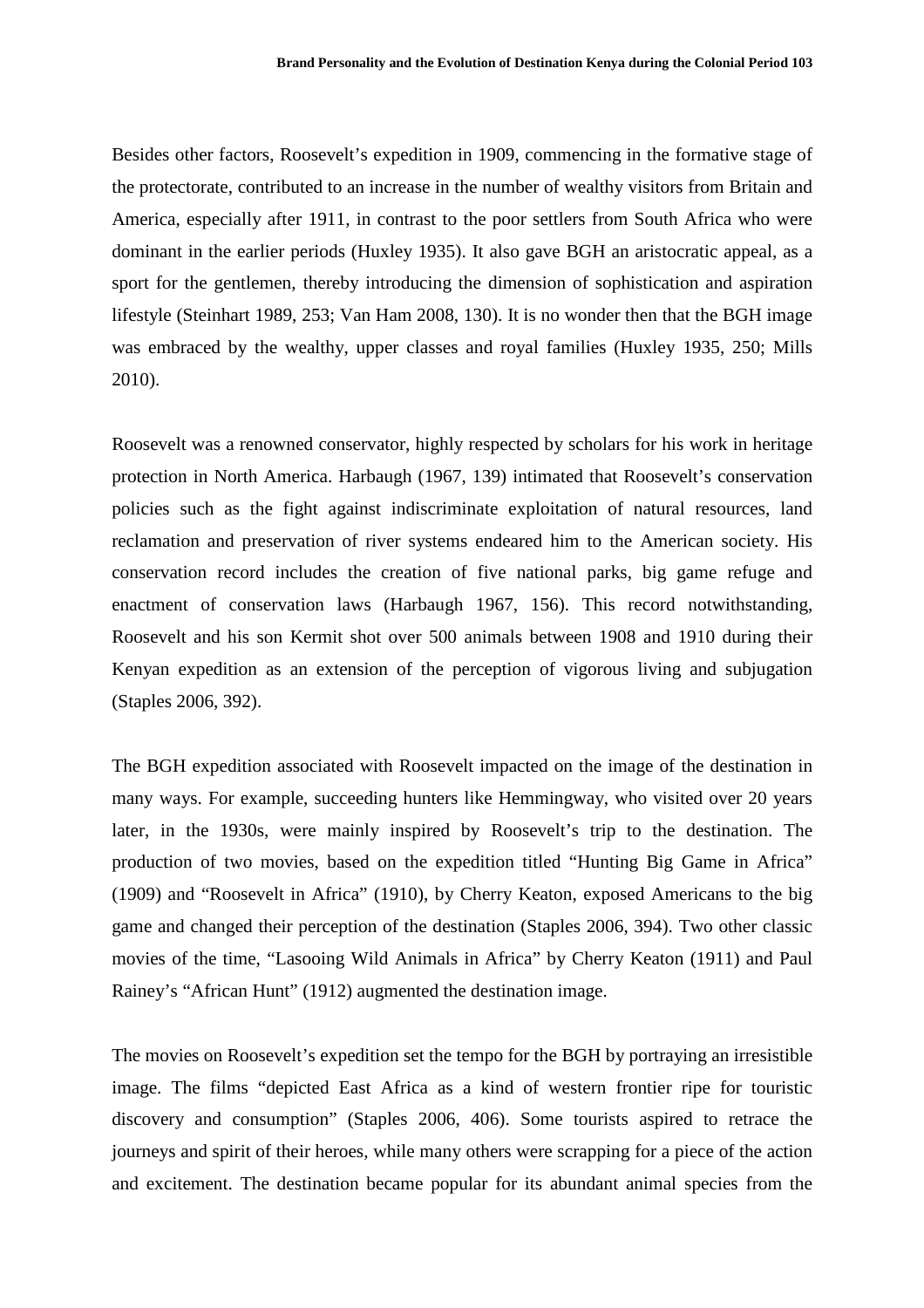number of animals slaughtered and samples donated to various scientific institutions. The protectorate became the destination of choice through continued reassurance of successful hunts in a "rugged and pristine landscape", as seen in the movies.

Roosevelt's wanton destruction of game in Kenya and his conservation efforts in America, though disconcerting, enhanced the mystery of the destination. His depiction of Kenya as a prehistoric paradise of abundance, a view held by Churchill, gave the destination a unique appeal. Churchill capped this dimension of mysticism in his description of a Rhino as "… not a twentieth century animal at all, but an odd, grim straggler from the Stone Age" (Churchill 1908, 14).

Another important member of the hunting set was Baroness Karen von Blixen-Finecke, who lived in Kenya between 1914 and 1931. Her reputable book titled *Out of Africa* (1937), written in her pen name of Isak Dinesen, was adapted for the screen to become an instant hit by winning 7 out of 11 Academy Awards of 1985 as the greatest movie ever made in Kenya (Mulli 2012, 17). This success was an indication of continued attachment to the story line of the BGH image and the brand personality trait of sophistication (Aaker 1997). The book and the adapted screenplay both serve to re-live a dream and create an alluring tourist destination of repute. Her personality represented sincerity, adventure, unceasing leisure and rugged BGH experiences.

Karen Blixen was married to a big game hunter, Baron Bror Blixen-Finecke, who was described as "… an extravagant, freckles and incorrigible philanderer" (Huxley 1985, 62). Bror Blixen was the author of a book titled *African Hunter* (1938). According to Huxley, "Bror Blixen possessed much charm but no money, was living a kind of gypsy life in the bush", which helped him to escape the wrath of his creditors (1985, 62). Despite his shortcomings, Bror Blixen, jointly with his associate Denys Finch Hutton, organised the Prince of Wales' expedition, which gave a royal dimension to the destination image (Huxley 1985, 64).

Karen's personal life and suffering was associated with the romantic and licentious lives of the hunters she associated with. It was common for women to fall in love with their white hunters on safari, and Karen Blixen was not spared from this spin of romance (Nicholls 2005, 152). Her coverage of the happy valley's promiscuous whites and her own experience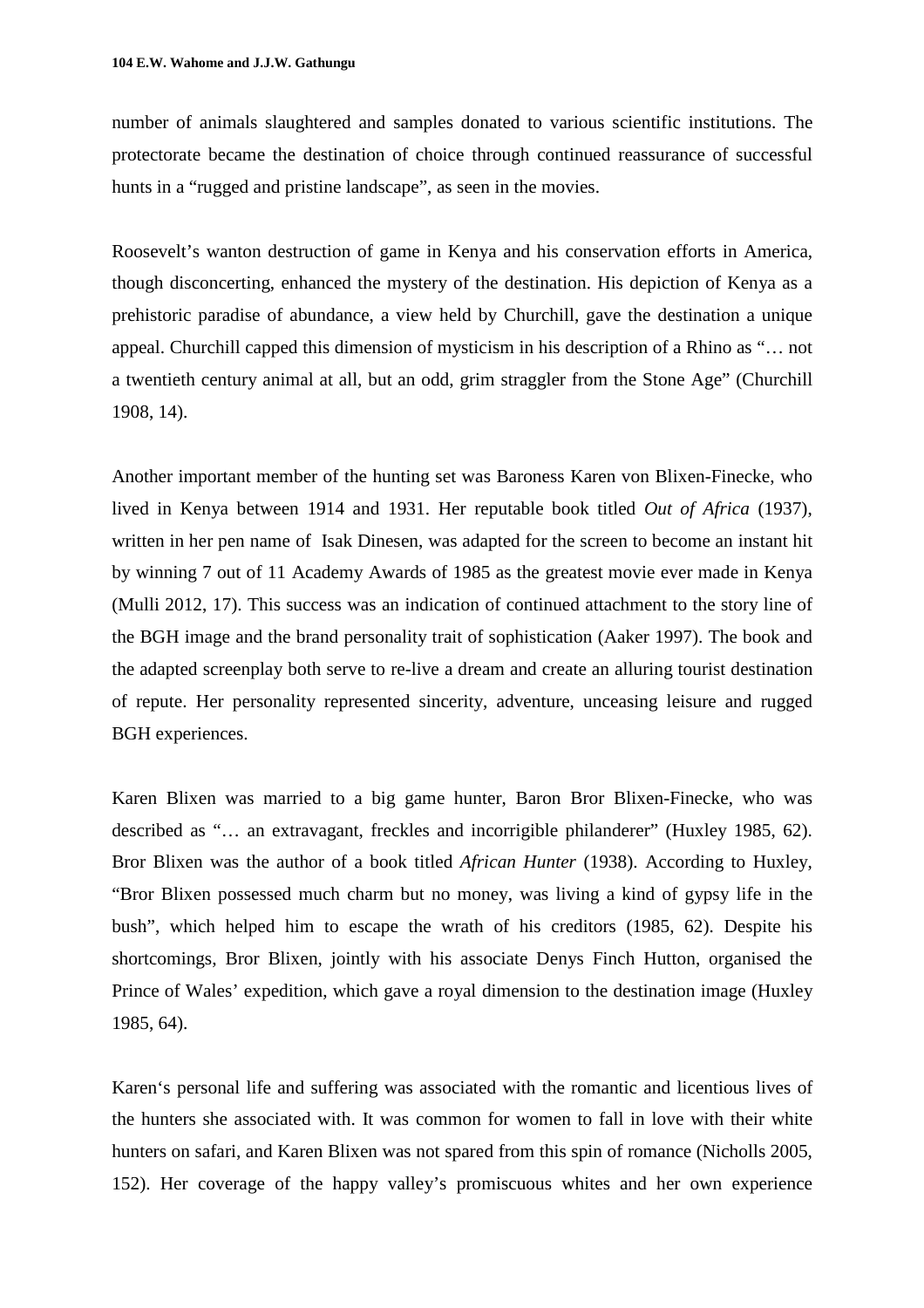recorded in *Out of Africa* made her a heroine in her home country of Denmark. In the book*,* Karen nostalgically recounts the BGH experience, the white hunters and Kenya highlands, by stating that "… the highlands were in very truth the happy hunting grounds" (cited in Dinesen 1937). This helped to boost the personality of the destination. In a litany of broken dreams, including the loss of her close friends and the coffee farm, Karen's love of Kenya remains intact. This further enhanced the destination's brand personality of excitement. Her impact was so strong that the Danish government bought off what was left of her land and converted her matrimonial home into a museum, the Karen Blixen Museum, in her honour. The museum was donated to the government of Kenya after Independence. The Museum, one of the most popular in Kenya, depicts the position of a lady in the colonial period.

Trzebinski (1986) describes the brand personality and confidence built around the character of the big game hunters such as Karen Blixen as follows:

Of the thousands of tourists who travel to Kenya each year, many have been inspired to do so after reading the classic *Out of Africa* by Karen Blixen ... It does not matter to them that everything she described has been unceasingly compromised. Her ability to observe with the eye of a painter, to write with the sensibility of a poet, has insured that the fundamental beauty of the book remains untarnished.

Blixen wrote about a friend, Denys Finch Hatton, who came to Kenya in 1911 as a farmer cum trader but finally embraced the adventures of the BGH (Mills 2010, 227). In spite of his noble upbringing and assured comfort, Hatton found greater passion in professional hunting and the safari experience which he constantly shared with Karen in a jointly operated professional safari outfit for the rich big game hunters (Nicholls 2005, 153). Their noncommittal love affair is captured in Karen's book, *Out of Africa*, with a lot of passion. Hatton died in 1931 and Karen buried him at Ngong Hills, a site visible from her coffee farm, where his obelisk still stands (Mills 2010, 227). This represents the affective dimension of the brand image, which motivates tourists to visit destinations with significant emotional attachment.

The Finch Hatton Luxury Tented Camp in Tsavo West is a constant reminder of Hatton's name and love for exclusive leisure. A book on Denys Finch Hatton, authored by Sara Wheeler, titled *Too close to the Sun: the Life and Times of Denys Finch Hatton* (2006), recounts his exploits. The book reflects the brand personality of excitement and continued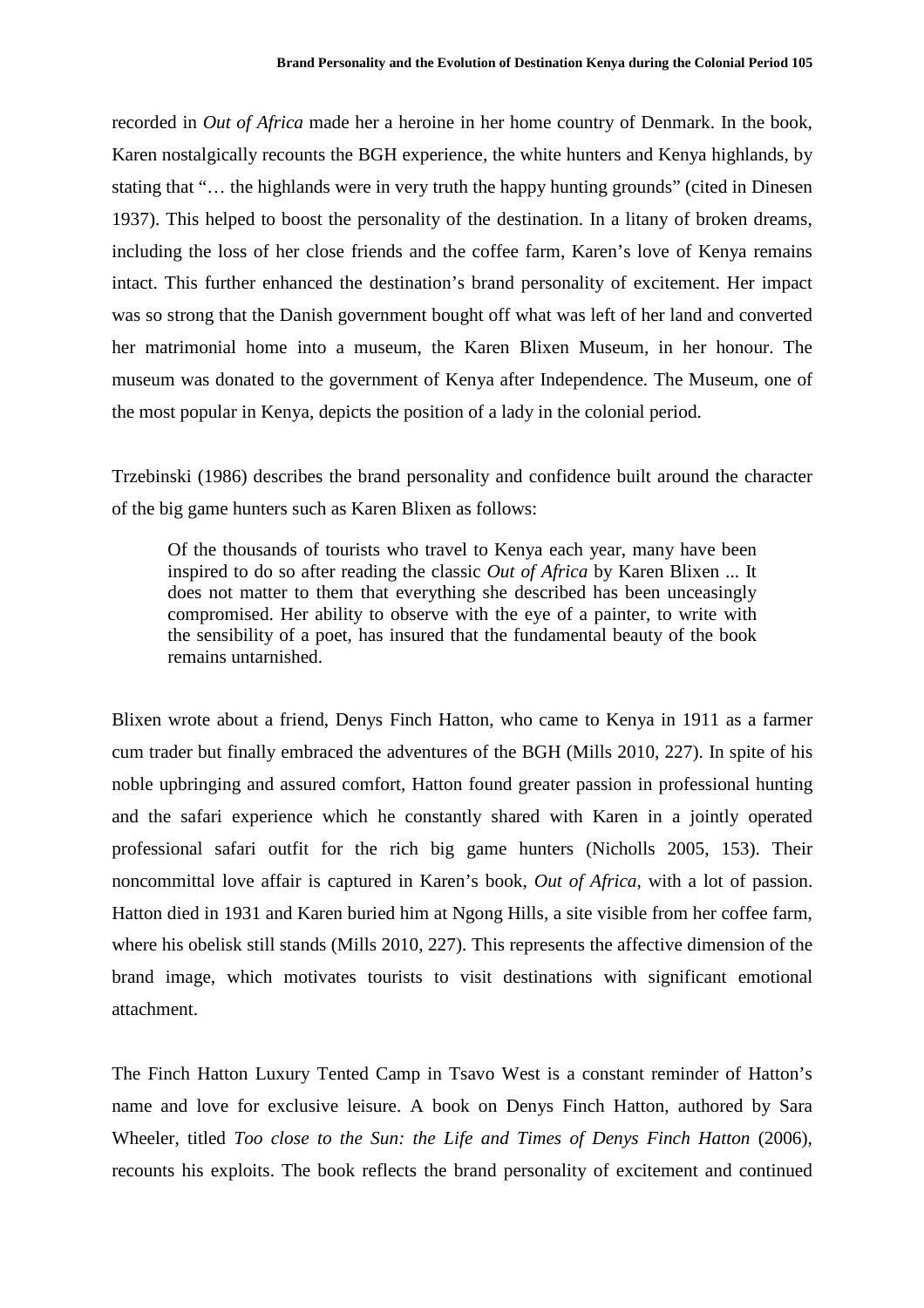interest in the big game which transcends time and space. Denys Finch was a romantic friend to an aviatrix and big game hunter Beryl Markham who was a global celebrity. Markham also entertained a number of aristocrats who visited the country in the 1920s and 1930s (Mills 2010, 253). Some of her business partners included Bror Blixen, Lord Delamere's son Tom and the Duke of Gloucester (Mortimer 2009).

Markham is celebrated as the first woman to fly solo across the Atlantic from east to west in 1936, and her exploits are captured in her book titled *West with the Night* (Trzebinski 1993). Until her death in Nairobi in 1986, Markham spent most of her life in Kenya (Trzebinski 1993; Mills 2010, 253). Her legendary status as "the bush pilot" who spotted big game for hunters from the air and conquered the Atlantic positioned destination Kenya as a home of leisure and unceasing adventure (Mills 2010, 253).

Another celebrated big game hunter was John Alexander Hunter, who came to Kenya in 1908. He is remembered for killing many animals, including 1000 buffaloes in Makueni area (Orr 1970, 81). Besides hunting, he supplied faunal specimens to the Natural History Museum of London. In 1956, he built the Hunters Lodge in Makindu where he later died in 1963, leaving behind a collection of hunter's legend including "… walls hung with photographs of hunting parties holding towering tusks, and even a dinner gong is mounted between polished ivory" (Orr 1970,81). His expeditions and those of fellow hunters are captured in a number of his autobiographical works including *Hunter* (1952), *Hunter's Tracks* (1957), *White Hunter* (1938) and *Tales of the African Frontier* (1954). Hunter epitomised the transformation of the BGH image from the time he entered the protectorate in 1908 to his death in 1963. In his sunset years, he served as Honorary Game Warden, which brought him face to face with the possibility of big game extinction due to the sophisticated hunting methods used by his friends and the need for conservation (Kenya Gazette 1958, 286). Besides his appointment, Hunter's conversion to conservation was also influenced by increasing international awareness campaigns of the 1950s and 1960s.

Hemmingway, a rich American writer, visited the colony in 1933 inspired by big game hunters such as Roosevelt to pursue BGH. His contribution is felt through his literary works including *The Green Hills of Africa* (1935), *Snows of Kilimanjaro* (1933) and *The Short Happy Life of Francis Macomber* (1933). The latter was adapted for the screen under two titles *The Macomber Affair* (1947) and *the Great White Hunter* (1990).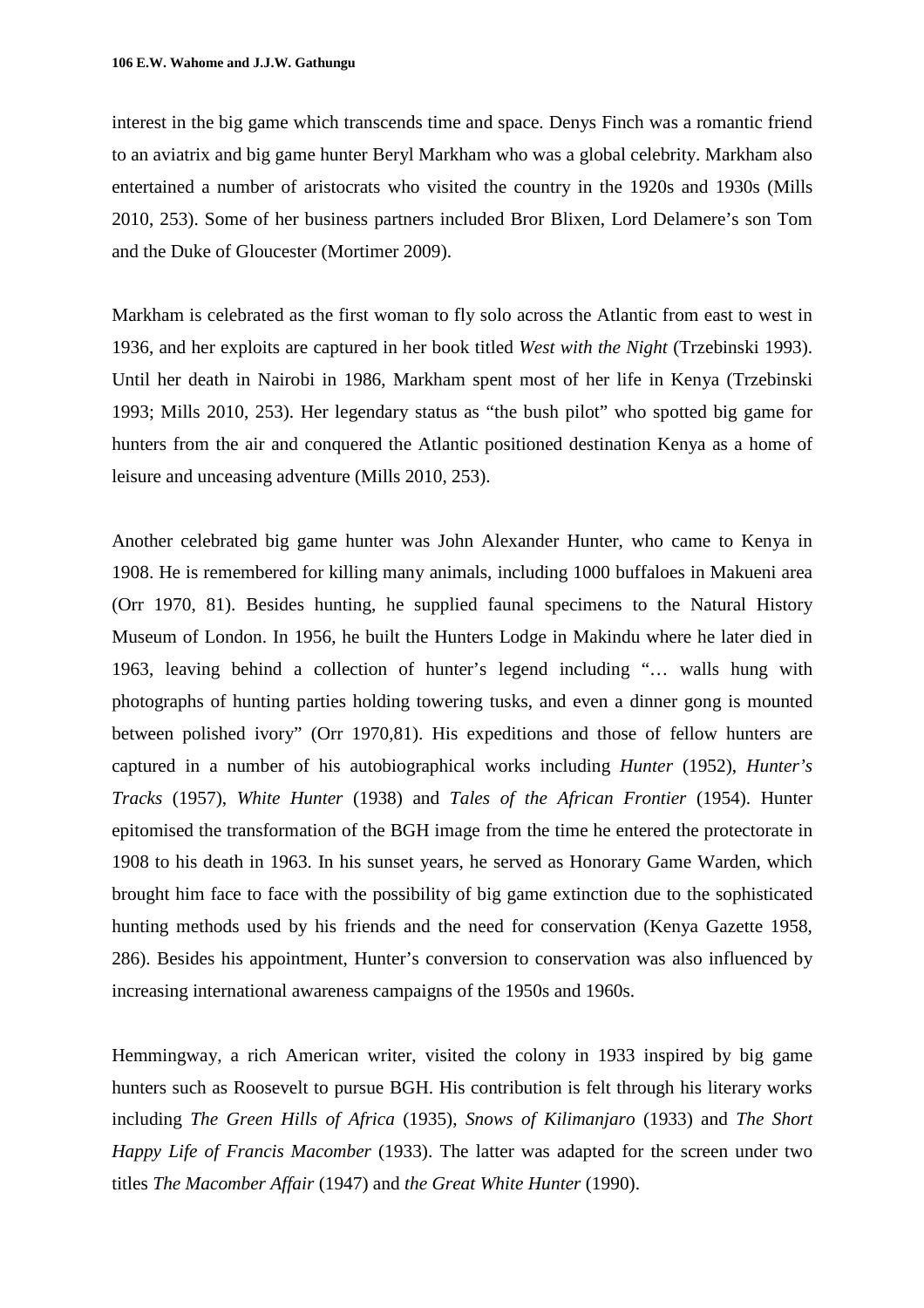In 1954, Hemmingway made a second trip to Kenya, Belgium Congo and Rwanda during which he suffered two airplane accidents. His fearlessness and hunting skills made him the doyen of BGH adventure. His books also propelled the image of big game exploits, culminating in his winning the Nobel Prize in literature in 1954. He is particularly remembered for the publicity he generated for the big game image late in history when there were global concerns for conservation. Like Roosevelt, his visit was comparatively long and well covered by the international press due to his international reputation as a writer. Hemingway's near death experiences during the trip also generated global publicity and enhanced the brand personality dimensions of ruggedness. His misadventures are summarized by Lee (1971, 221) as follows:

Hemingway had become a hard-boiled character from his own fiction ... Indeed notoriety and headlines had long insisted that he was a 'character' a hell and a glory dare-devil who seemed to taunt death on every occasion only to resurface at each encounter …

Hemmingway committed suicide in 1961. His exploits were imprinted in various establishments including Hemingway's Resort Nairobi, Hemmingway Ole-Seki Mara luxury tent, Hemingway Hotel Watamu, Hemingway Expeditions, Hemingway lounge and bar, Safari Park, Nairobi, Hemmingway Museum, Cuba, Marina Hemmingway, Cuba and The Hemingway Museum, Florida. All these establishments convey the spirit of adventure and extension of brand personality associated with Hemingway.

Another hunter, Frank Maurice 'Bunny' Allen, a hunting partner of Denys Finch and Bror Blixen, also contributed to the image. Allen spent most of his life in Kenya as a professional hunter. His contribution to the image of the destination is mainly seen in his works which include *First Wheel: A White Hunter's Diary 1927-47*, *Second Wheel: A Professional Autobiography*, and *The Wheel of Life and Bunny Allen: A life of Safaris and Romance*. The writings dealt with his escapades as a hunter, the rugged nature of a hunter's life and also his professional work as a safari operator for the rich and famous of the time.

Besides professional hunting, Allen also assisted in the production of movies such as *King Solomon's Mine*, a classic Hollywood production and *Magambo*, shot at a scene in Nanyuki in 1952. *Magambo* gave an optimistic image of the destination in spite of the obvious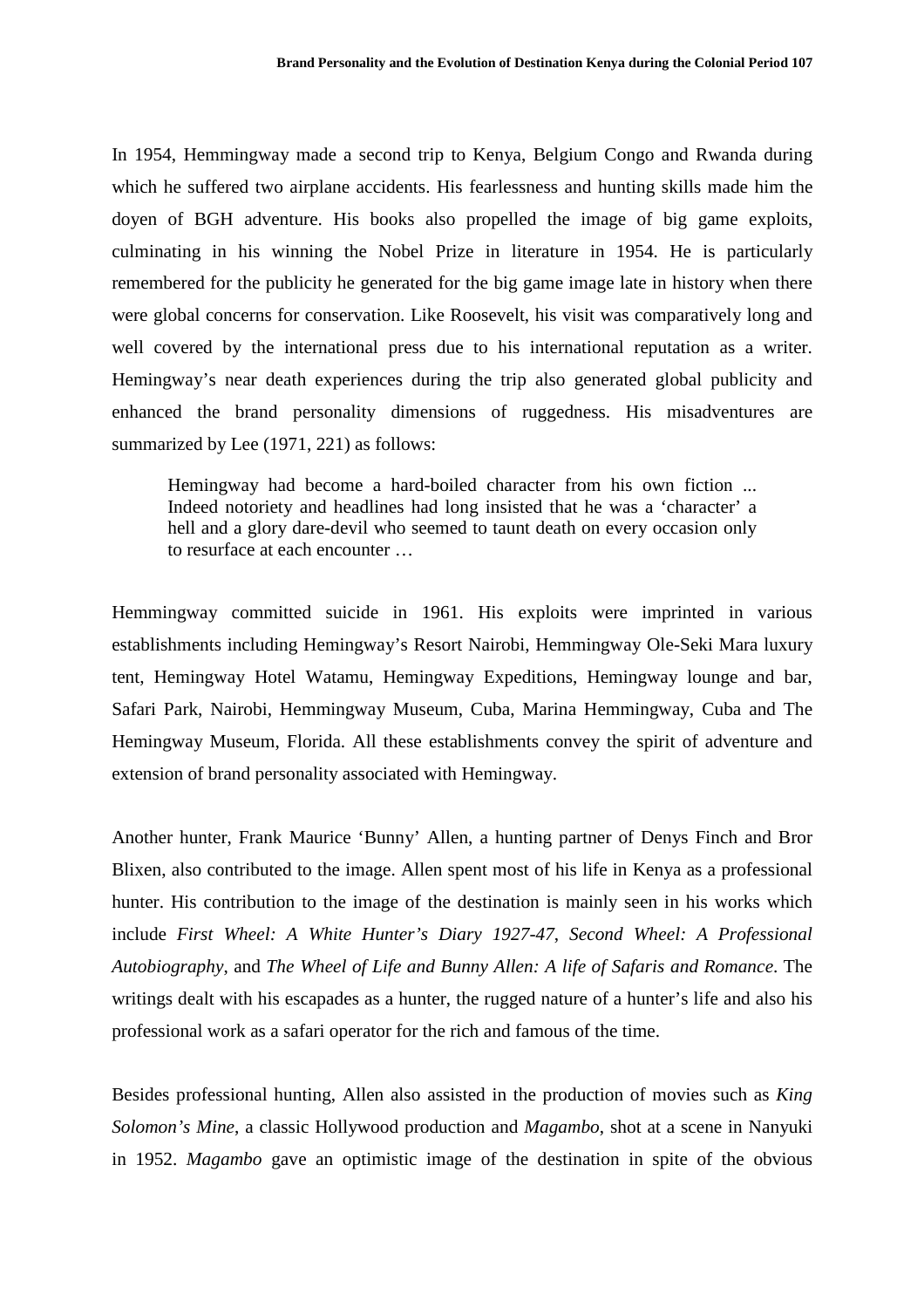concerns over the Mau Mau insurgency, serving as a reassurance that all was well. The beginning of the insurgency (1952) also coincided with Princess Elizabeth's visit to the Aberdare Tree-Top Hotel for a commanding view of the big game. This visit was cut short by the subsequent death of her father, King George VI, making her the automatic successor to the throne as Queen. This was the origin of the joke on "a princess who went up a tree and came down as queen" (Orr 1970). The hotel still commemorates the event and key dates in the Queen's calendar as a branding strategy based on the personality trait of sophistication. Subsequent visits to Kenya by the royalty, including Prince William's much publicised engagement to his fiancée, Kate Middleton, at a remote Rutundu log cabin on the slopes of Mt. Kenya, on  $20<sup>th</sup>$  October, 2011, have firmed up Kenya's destination image of sophistication.

Some of the big game hunters from the royalty had tainted characters, but served the destination image well. In 1941, Josslyn Victor Hay, the  $22<sup>nd</sup>$  Earl of Errol was shot dead in Kenya in mysterious circumstances during a hunting expedition. He became the subject of a book titled *White Mischief* (1982), adapted into a movie in 1988 and a BBC television drama series, "The Unhappy Valley" in 1987 (Woods 2007). These few instances added to the mystery and intrigue of the image rather than negating the brand equity, while also firming up the rugged side of the image. The social standing of the Earl of Erroll and the murder mystery attracted extensive coverage. Tweedie (2002) describes Josslyn as follows: "Erroll was a member of the happy valley set, an exclusive, tightly knit and promiscuous circle which had found in colonial Kenya the perfect antidote to the austerity and constraints of wartime Britain." Publications have been continuously churned out with speculations on the possible motives and potential suspects including "Solved: the Mystery of White Mischief" (Tweedie 2002) and "Revealed: White Mischief Murderer" (Woods 2007) appearing in *The Telegraph*. These controversies have kept the mystique of tourist destination Kenya alive.

## **Creating a Professional Big Game Hunting Image**

Professionalism came into the BGH in 1934 with demands on the hunters to exercise restraint in the killing of big game, observe existing ordinances, and procure relevant permits before conducting expeditions. Professionalism created a form of brand personality where individual characters, as seen in movies or written in books, were associated with a particular destination's specialised experiences in line with Aaker's brand personality scale (1997).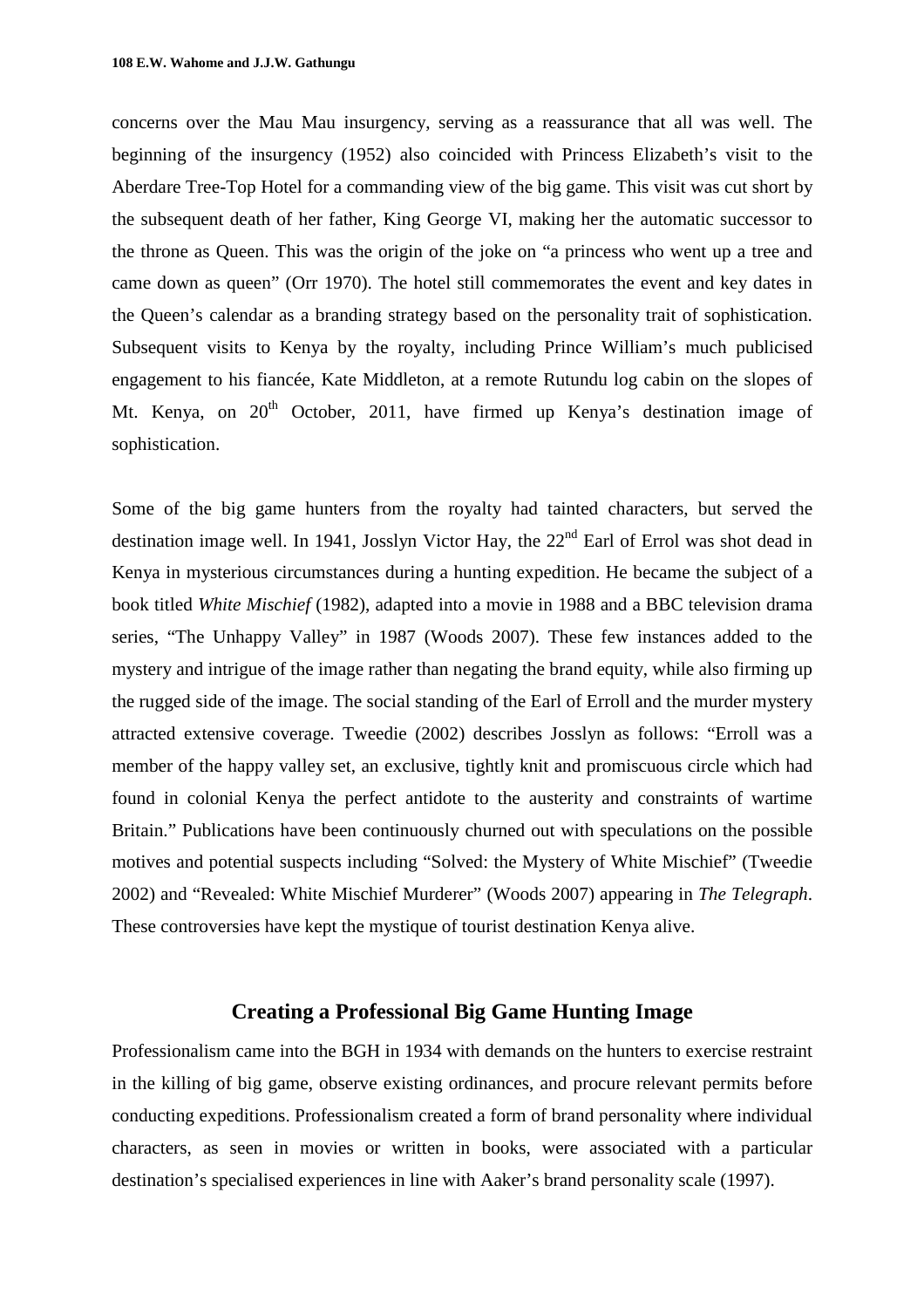Philip Percival, a reputable professional hunter, was instrumental in the formation of the East African Professional Hunters Association (EAPHA) in 1934. The EAPHA was charged with the responsibility of ensuring sanity in the BGH in line with global trends of heritage conservation. It, for example, banned the killing of female animals and hunting at night, which had hitherto made big game extremely vulnerable. Its slogan, "Neither Fear nor Foolhardiness", was a marketing gimmick meant to boost confidence in prospective hunters bent towards the rugged dimension of the destination. EAPHA remained in force until 1977 when a total ban on hunting was imposed in Kenya (Adams and McShane 1992, 70).

Philip Percival, founder of EAPHA, took a lot of pride in his safari work and its concomitant dangers (Nicholls 2005, 152). He accompanied celebrities such as Roosevelt, Hemmingway, Baron Rothschild, George Eastman, Actor Gary Cooper and the Duke and Duchess of Connaught. Hemingway included Percival as a character 'Pop' in his book titled *The Green Hills of Africa*. This popularised the character of Percival internationally, and gave prominence to the professional side of the BGH image. Philip Percival's manuscripts were posthumously published in 1997 into a book titled *Hunting, Settling and Remembering*, evoking memories of professionalism in BGH. Philip's brother, Blayney Percival, who was the first ranger in the protectorate, was also a great hunter who was inspired by the prospect of hunting lions on horseback. Blayney Percival died in 1961. The drive for BGH appears to have been so strong that rangers charged with the responsibility of protecting animals usually became part of the privileged hunters.

It is notable that the same 'bloody' hunters of the yester years joined hands to promote sanity in the Big Game Hunting. The practice also provided the much needed revenue to the government, which was reeling from the Depression of the 1930s, through permits. It was through the effort of professional hunters that the safari became associated with a combination of controlled Big Game Hunting, chase and photography. This meant that the purely consumptive hunting tradition was tempered with more conservative forms of leisure.

The EAPHA founder members were important in publicising the destination through professionalism and literary works. For example, Major G.H. 'Andy' Anderson wrote a classic book on hunting expeditions titled *African Safaris* (1946), while Donald Ker authored *African Adventure* (1957). Anderson begun his career in 1903 and accompanied the Duke and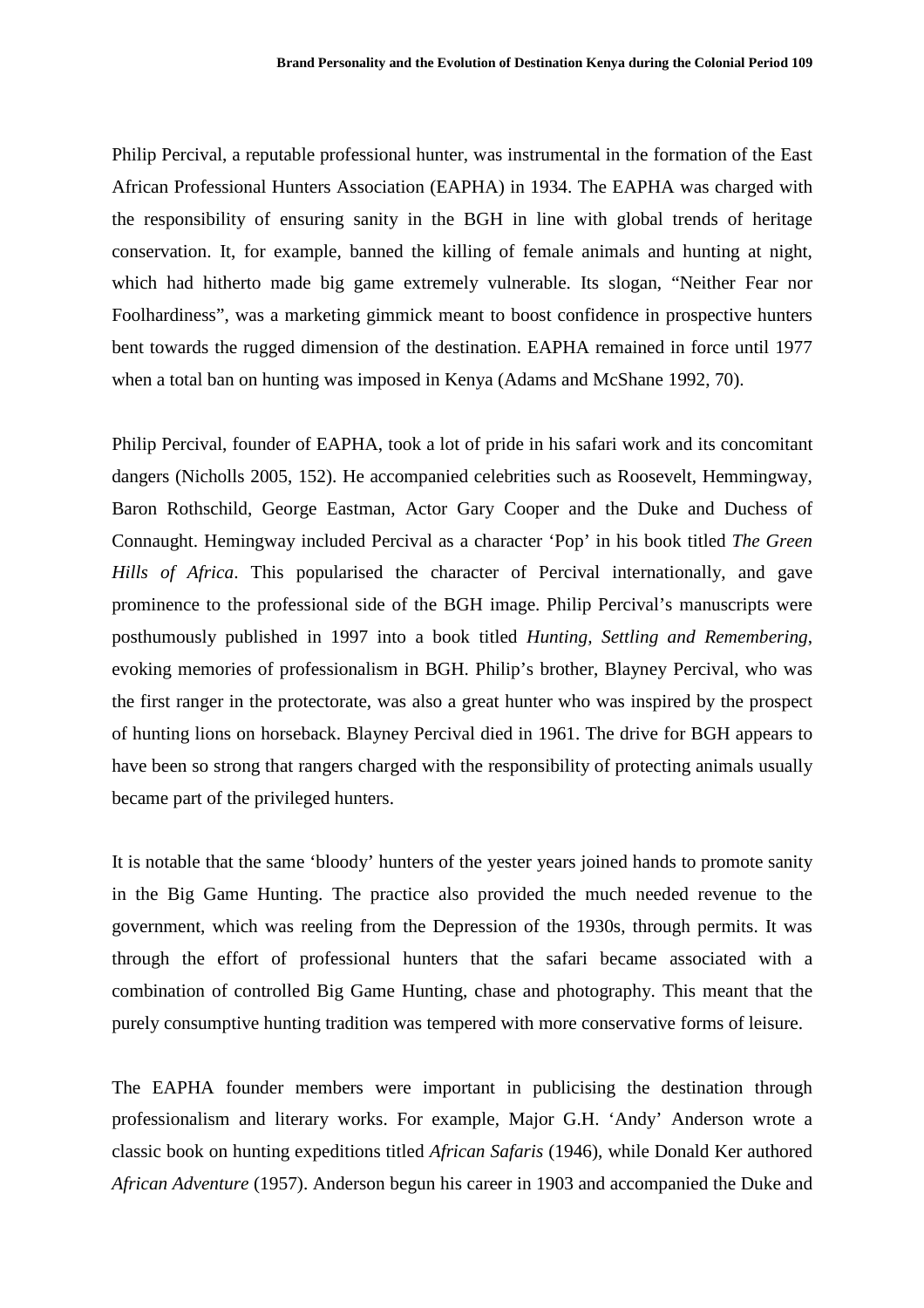Duchess of York (later King George VI and the Queen Mother) in 1924 as a professional hunter when a buffalo hunt almost claimed the life of the future King of England, generating extensive publicity in the international press (Nicholls 2005, 153-4). This kind of publicity gave the rugged image of the destination a boost by elevating the level of adventure and curiosity.

Some of the early professional hunters included the Cotter family, associated with the Cottar safari outfitters. Charles Cottar visited the protectorate in 1909, inspired by Roosevelt's expedition, and finally settled in 1915 and started a long chain of Cottar family members' involvement in the BGH business. The family has operated luxury tented camps since 1919 in different parts of the country, including Tsavo and Maasai Mara (Orr 1970, 82). Such tented camps could be moved with ease to areas with high concentration of the big game and away from human crowds for privacy. This permanently imprinted the idea of luxury tented camps in destination Kenya. Luxury tents have been branded after personalities whose exploits in the BGH are exemplary. Presently, the Cotter's Luxury Camp located in the Masai Mara is an extension of a rugged brand personality which straddles the colonial and postcolonial period.

Professional hunters also competed over control of hunting space. Professional hunters Donald Ker and Sydney (Sid) Downey opened up the Masai Mara in the 1930s by each hiving off large chunks of the reserve for themselves and their clients (Cullen 1989). However, after World War II, the two formed a joint tour company, Ker and Downey Limited, which became a major safari outfit in the world of big game expeditions (Cullen 1989). They were later joined by Harry Selby to form the Ker, Downey and Selby Safaris (Hemsing 1989). The brand personality attribute of competence was being ingrained into the destination brand strategy by employing professionalism in destination management (Aaker 1997).

Big tours were organised by professional hunters for leisure and as a source of income. By the 1930s, the safari outfits were equipped to meet basic hunting needs including tents, trackers, four wheel drive vehicles, and other luxuries for the client at a cost of about £1500 per month (Orr 1970, 78). These safari operators gave a sense of security and assurance to prospective big game hunters. For example, the great adventurer and writer Robert Ruark would always picked Harry Selby, one of the associates in the Ker, Downey and Selby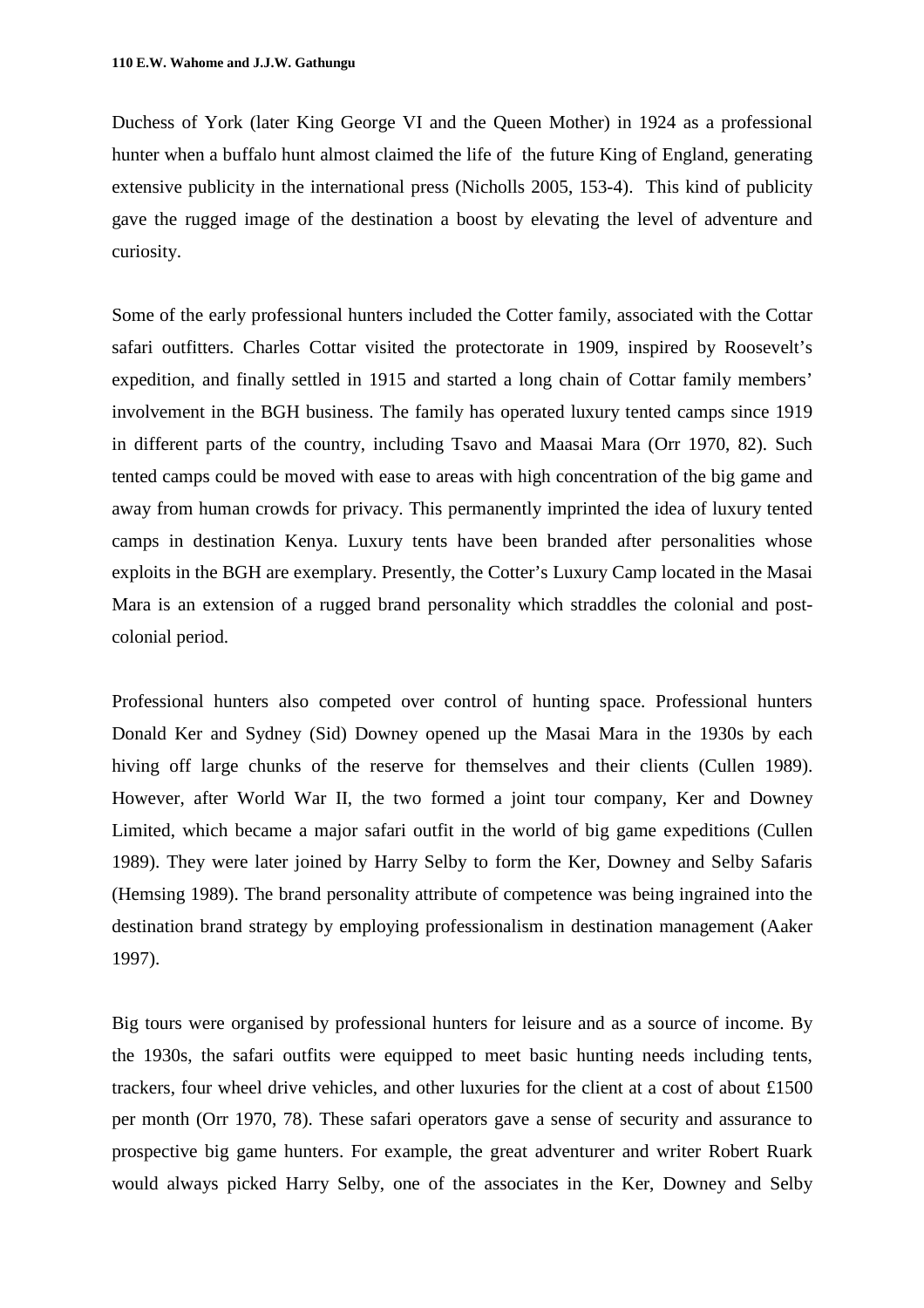safaris, on his hunting expeditions in the 1950's. This attribute further illustrated the competence brand personality trait of the destination, which is part of tourist destination Kenya brand strategy.

Throughout the Safari, Ruark gathered materials for his book titled *Horn of the Hunter: The Story of an African Hunt* (1953), which popularised the destination and Selby as one of the characters in the book under the name Mckenzie. Ruark also wrote *Something of Value* (1955) influenced by Selby's childhood years in the East Africa Protectorate. The book gave succinct descriptions of the life of a big game hunter, based on Selby's experience, in locating game, supervising the kill and undertaking administrative duties depicting a personality trait of competence (Nicholls 2005, 153). At the prime of his career in 1962, Selby relocated to Botswana in search of wild adventure with the contention that overregulation was stifling the BGH experience in Kenya (Underwood 1968). By then, there was an increasing movement towards conservation in Kenya, and his other colleagues were becoming more attracted to photo and chase safaris (Cullen 1989). Though professional in his work, Selby was one of the big game hunters who were unable to conform to the evolving brand image of conservation.

The Safari companies took the brand image into the chase and photography stage marked by empathy as a key dimension of service quality (Aaker 1991, 91). This non-consumptive and service oriented image opened flood gates to a greater number of big game enthusiasts leading to a systematic rise in mass tourism which continued into the post-colonial period. In the 1960s, most of the big game hunters were slowly accommodating the international image of big game conservation. For example, Sydney Downey popularised conservation through a book co-authored with Anthony Cullen titled *Saving the Game* (1960) as a reflection of changing attitudes towards the BGH image. The big game safaris and associated celebrities began attracting big donations for the conservation of big game, which was globally perceived to be endangered.

### **Conserving the Big Game Image**

By the 1930s, there was a general feeling that the animals needed protection through ordinances to reduce their massive destruction (Storey 1991, 172). Despite the concern, serious conservation only came into effect after World War II. In reality, however,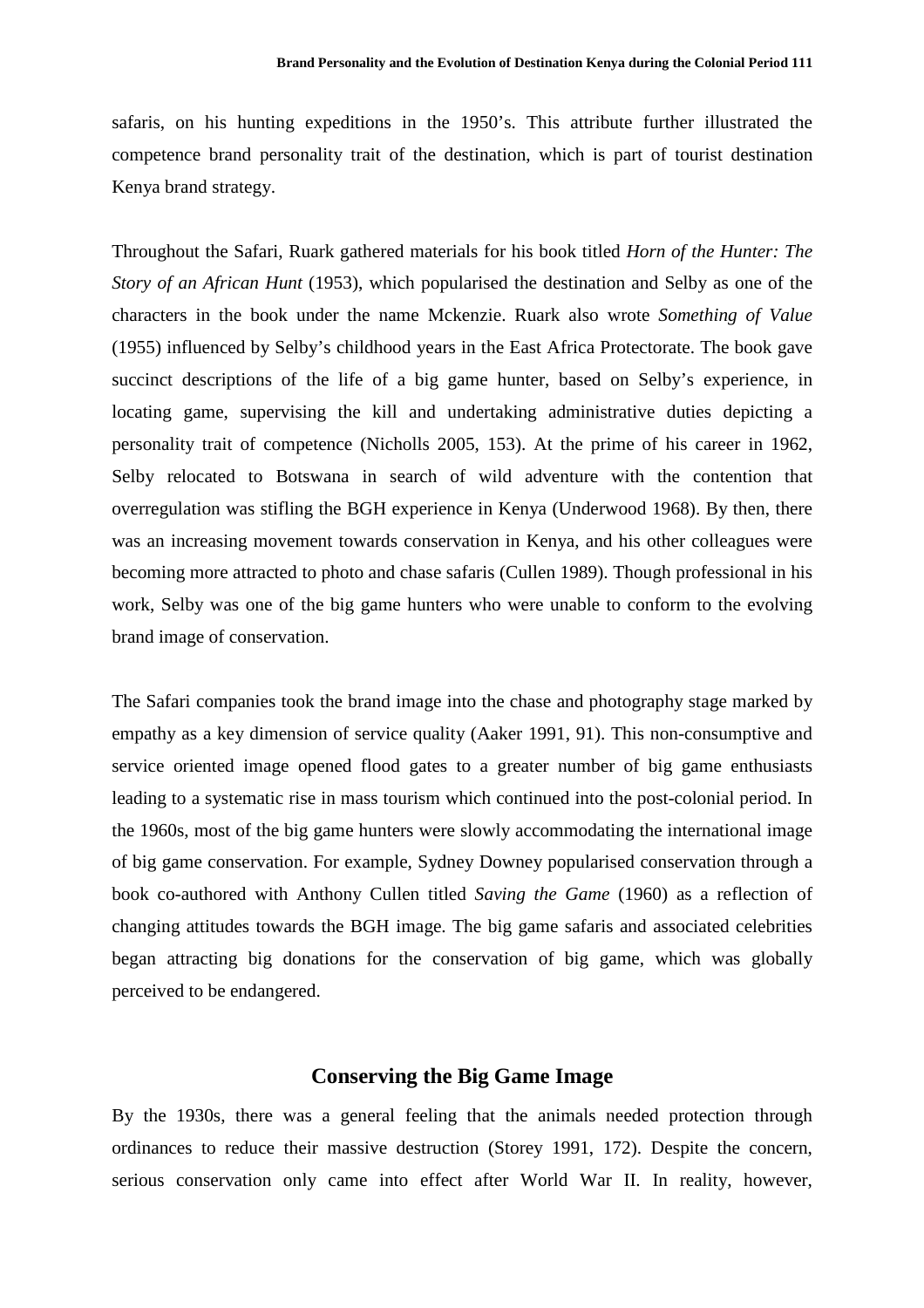conservation was never a replacement of BGH which continued until 1977, when hunting, as a sport, was totally banned in Kenya.

By the 1950s, celebrities attracted large donations to sponsor wildlife conservation projects. An example is the American actor, William Holden, who visited Kenya on many occasions on documentary shooting expeditions. Holden was President Ronald Reagan's best man in 1952 and the winner of the Academy Award for best actor in 1954. He jointly owned the Mt. Kenya Safari Club, and adjoining Mt. Kenya Game Ranch in Nanyuki, with Don and Iris Hunt in the 1950's (Orr 1970, 105). As an actor he shared the screen with iconic American actors like John Wayne and Humphrey Bogart (Bennet 2008). Holden used his Game Ranch for conservation of the bongo antelope, and his efforts were supported by the colonial government which was awakening to the fact that big game was the future of Kenya's tourism industry. After his death in 1981, the William Holden Wildlife Foundation was established by his wife Stefanie Powers, a renowned actress. His Mt. Kenya Safari club, constantly referred to as the Mecca for international jet set, hosted a list of who is who in the film industry such as Sean Connery, Charlie Chaplin, Bing Crosby and former US President Lyndon Johnson. Holden promoted big game conservation in line with the international trend of the time.

Joy and George Adamson transformed the history of conservation in the colony by devoting their lives to the conservation of game in the vast and rugged Northern Kenya Reserve. Besides wildlife, Joy Adamson extended her work into the conservation of flora through elaborate paintings currently housed in the Nairobi National Museum and the Elsamere Conservation Centre. George was a Senior Game Warden in Northern Kenya during the colonial and early post-colonial periods. In *Born Free* (1956, 15), Joy gives the job description of her husband as "… many duties such as enforcing the Game Laws, preventing poaching and dealing with the dangerous animals that have molested the tribesmen."

The work of Joy and George Adamson was epitomised by their domesticated lion, Elsa, which featured prominently in the international media. The cat was the main character in Joy's three celebrated literary works, *Born Free: A lioness of two worlds* (1956), *Living Free* (1961) and *Forever Free* (1962). *Born Free*, the most popular of the three works, was translated into many Western languages and adapted into movie in 1966, which scooped two Oscar awards (House 1993). *Living Free* and *Forever Free* were also adapted into movies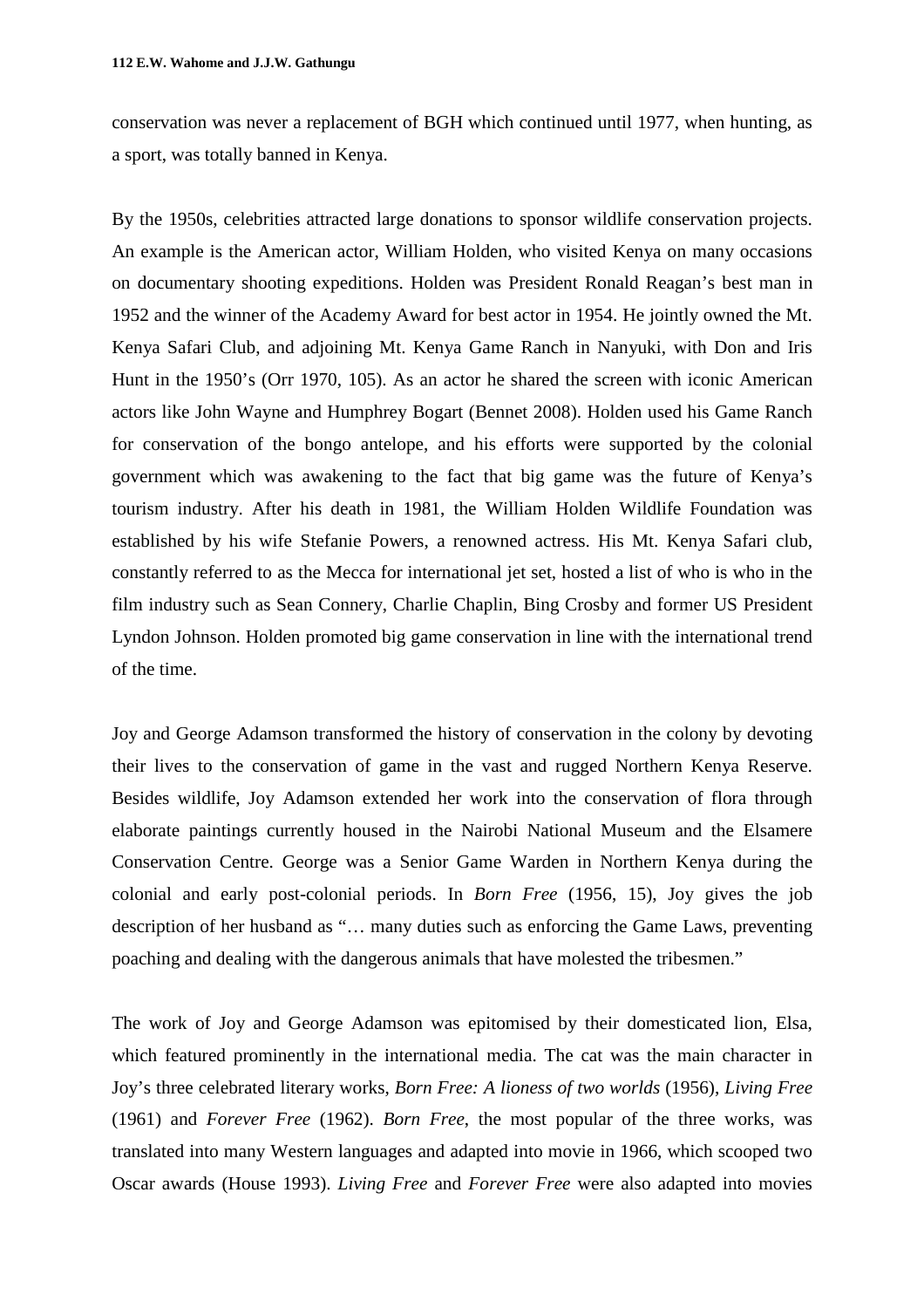(Neimark 1999). These movies perpetuated the intrinsic brand personality qualities of the destination and communicated the image sincerity and ruggedness after the BGH.

The Conservation work initiated by the Adamson family led to continued interest in the wildlife of the Northern Reserve, generally classified as a complete wilderness and highly susceptible to poaching due to its geographical proximity to conflict zones. Their original camp by the banks of the Uaso Nyiro River and areas within their conservation interest such as Samburu, Shaba, Buffalo Springs, Meru and Kora National Parks are major tourist attractions due to the brand personality of ruggedness and exclusiveness associated with the couple. This has led to the establishment of luxury hotels and camps along the scenic banks of the Uaso Nyiro River such as the famous Samburu Lodge, the Larsen's Camp, Elephants Bedroom, Sarova Shaba Lodge, Samburu Intrepids and Samburu Serena Lodge, all exploiting the rugged image associated with the couple.

George and Joy Adamson continued with conservation into the 1980s when they were brutally murdered separately (Ray 2011). In a show of attachment to the image, Joy's ashes were buried at Elsa Kopje in Meru National Park, while George's body was buried at Kambi ya Simba (Kiswahili for "Lion's Camp") in Kora National Reserve, according to their wishes (Ray 2011). This enhanced the emotional dimension of the image.

## **Discussion**

From the foregoing observations, it is clear that the big game destination image has dominated the history of tourism in Kenya. Key personalities have contributed significantly to its continuity through media such as books and films, carrying the spirit of the big game hunting (BGH) into the present and, most likely, into the future. The image has 'metamorphosised', with big game exterminators dominating the scene up to World War II, followed by moderate hunters, professionals and conservators.

The big game hunters drove the industry as an extension of imperialism at all levels of the image up to the time of Kenya's political independence in 1963. Their activities epitomised the form of rugged confrontation with 'prehistoric' beasts that had to be subdued (Churchill 1909). The bloody encounters between the domineering Western hunters and the subdued animals were an expression of the level of exploitation that the local African (human)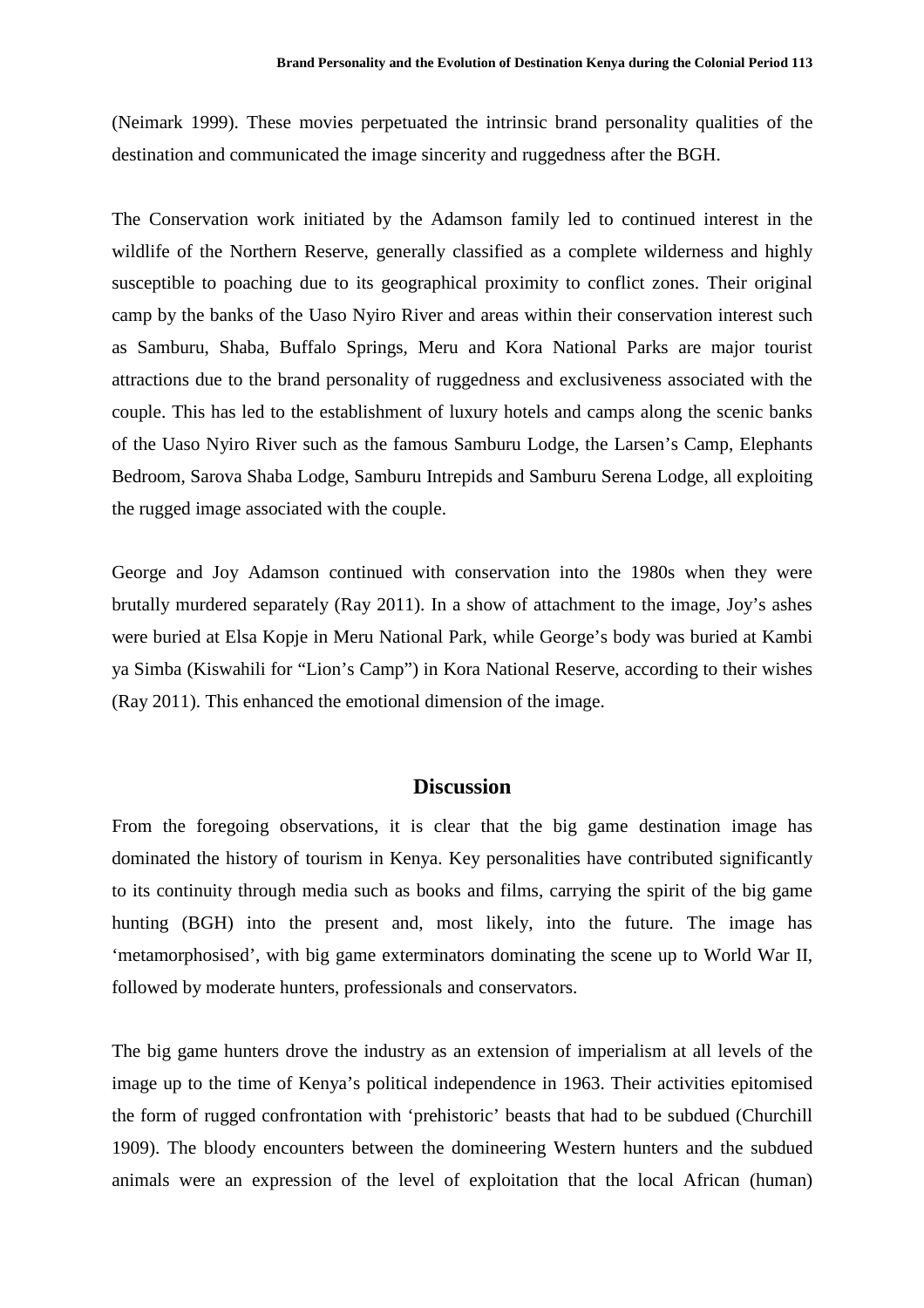communities were constantly exposed to in the name of leisure. Furthermore, such activities culminated in the emergence of modern day tourism, which appears to feature similar discriminatory elements, particularly in the interaction between tourists and their hosts.

During the era of professionalism and conservation, there were spirited attempts to conform to global standards with a view to ensuring that the image retained its market appeal internationally. The professionals and conservators became drivers of brand personality by allowing a level of harmonious co-existence with nature. They managed chase and photo safari teams into an exciting world of leisure with unique dexterity that ensured safety and confidence despite the rugged destination. The professional hunters took charge of their clients' lives from the beginning of the trip, to the spotting of the animal and shepherding it to a convenient spot where the visitors would have a good chance of making a kill at minimum risk of harm to themselves.

The transformation that drove the big game image into modernity was conservation. This was done by devoted individuals who appreciated the possibility of extermination of the big game. This attachment to nature is best represented by the harmonious coexistence between the Lioness Elsa and Joy Adamson, depicting the emotional dimension of brand image. The culmination of the work of conservationists was the ban on hunting in Kenya in 1977.

It is also important to note that the hunting and conservation phases underwent major overlaps. Many hunters such as John Hunter, who started on a destructive footing, reformed into ardent conservators in their sunset years, even to the point of falling out with their former hunting partners. This represents a critical leap in the evolution model of the big game image which was shaped by personality and historical phases in a complex feedback relationship which culminated in the emergence of destination Kenya image (Fig.6).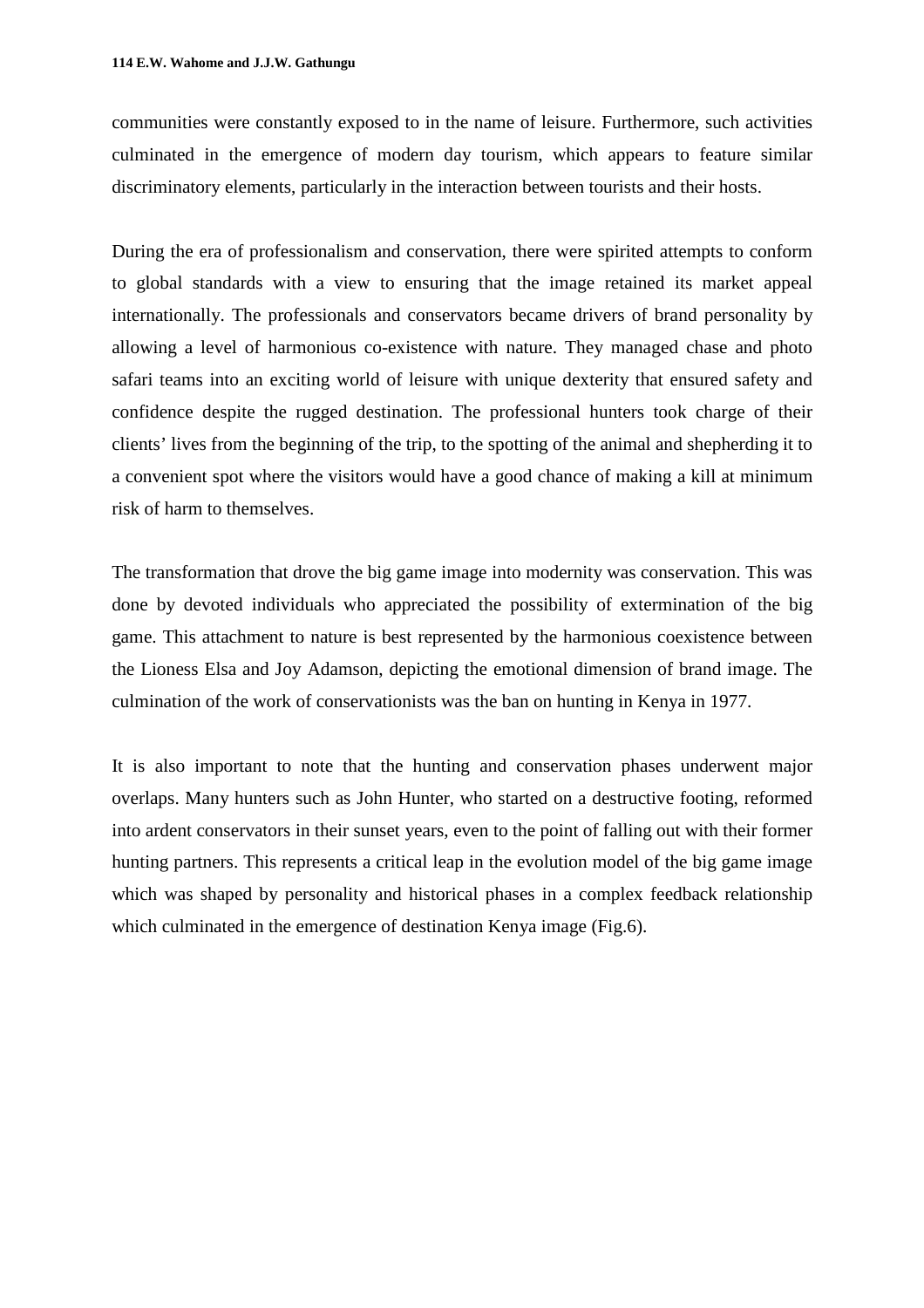

*Fig. 6: The Evolution of Destination Kenya Model (Source: Authors)* 

Due to intense international place branding competition as well as the unfolding external and internal challenges facing most developing countries, the successful projection of Kenya's image as a tourist destination in the era of globalization is becoming increasingly difficult. Part of the problem is Kenya's inability to present itself favourably. In 1961, for example, there were 57,000 visitors to East Africa who spent 67% of their stay in Kenya, with the average duration of stay being 16.25 days (Colonial Office 1963, 151). The stay duration had reduced to 8.4 days by 2001 (WTO 2006). Kenya has also been sliding as a premier destination in Africa in terms of international tourist arrivals, taking  $5<sup>th</sup>$  and  $7<sup>th</sup>$  positions in Africa in 1995 and 2010 respectively (World Bank 2012). In 2010, it lagged behind South Africa, Egypt, Botswana, Tunisia, Morocco and Zimbabwe due to comparatively poor marketing, lack of a coherent and comprehensive tourism policy, and the inability of institutional and regulatory frameworks to handle increasing threats (WTO 2006; KIPPRA 2009).

Travel warnings issued by Western countries that comprise Kenya's key generators of tourism have considerably blurred her destination image. In addition, poaching has increased in National Parks such as Kora due to proliferation of small arms and overstrained security resources, while human-wildlife conflict is increasing in areas such as Kitengela, a major wildlife corridor close to Nairobi, due to declining resources and increasing human populations. Other social issues such as poor ranking in global indices also continue to plague the country's tourism industry, and, by extension, the destination image. Consequently, innovative thinking geared towards the creation of a brand image that will serve tourist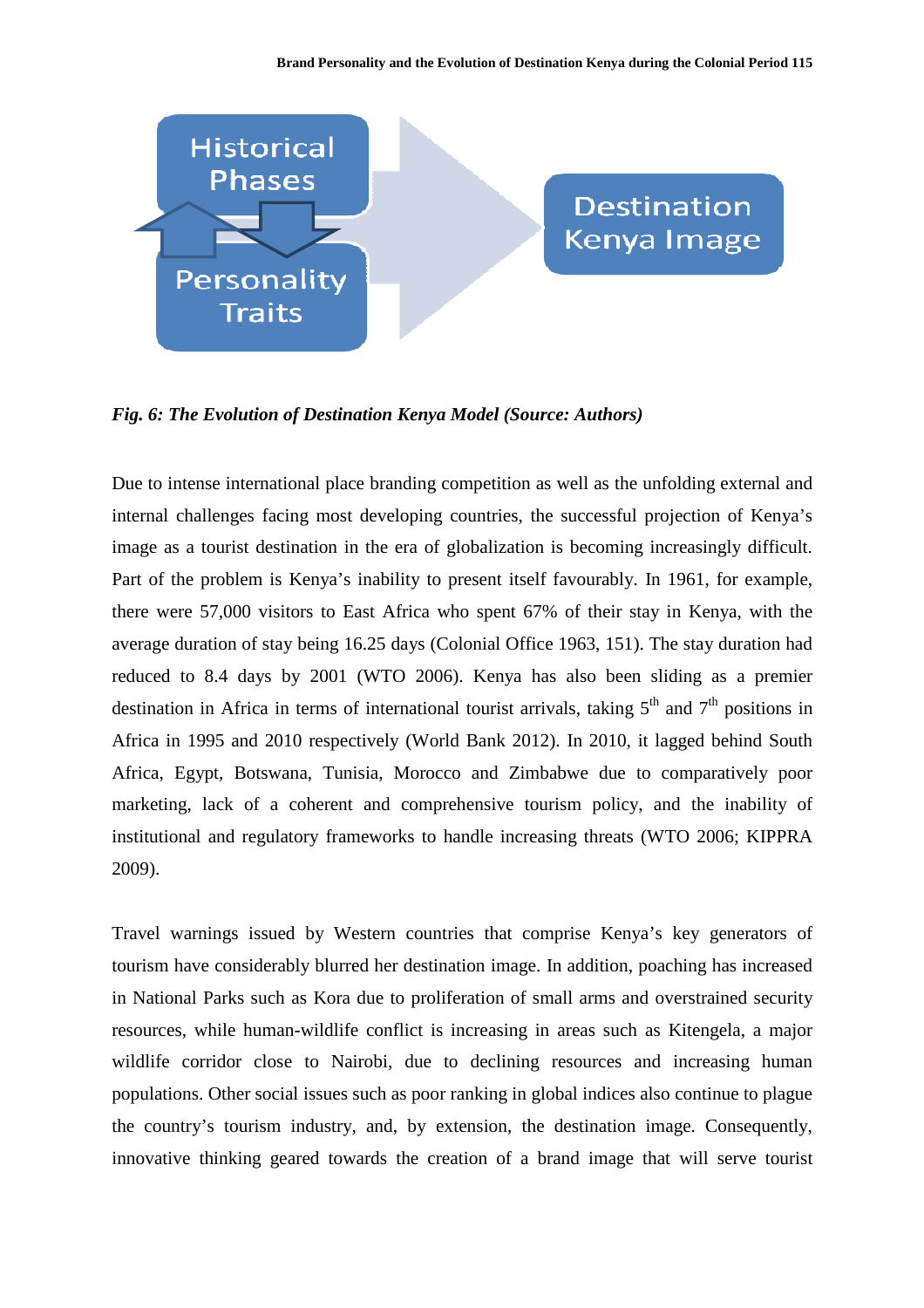destination Kenya for another hundred years is a challenge for conservators. Of special interest is the effect of the ban on sport hunting in Kenya vis-a-viz practices in other countries in the region such as Tanzania and Botswana.

## **Conclusion**

This paper has sought to show that strong brand equity was the key driver of tourism during the colonial period in Kenya. The methods used by the colonial government to promote the destination included enticement of potential visitors from Europe and America, improved infrastructure, racial segregation favouring the well endowed Western visitors, and provision of top notch security. While some of these methods may not be the most appropriate today, the solid foundation of the destination image developed over the years combined with innovativeness by the destination managers can salvage the country's tourism industry.

The amount of publicity generated for Kenya's big game hunting (BGH) image by individuals of international repute during the colonial period was immense. People of means and royal families provoked a lot of excitement in the international media through their elaborate expeditions. Others rose to sudden international fame through their escapades in the paradisiacal environment conceived by early hunters. Literature and film endeared big game hunters to a large audience and enticed more visitors to the destination, and helped define the brand personality for tourist destination Kenya, with a clear big game image. Nevertheless, it is regrettable that big game hunting, which opened doors to the future of tourism in destination Kenya, also served to entrench colonial rule and oppression. There is need for a concrete national policy on the protection of the destination image that is increasingly being compromised by security lapses leading to poor publicity in the international media, with the consequent negative brand equity.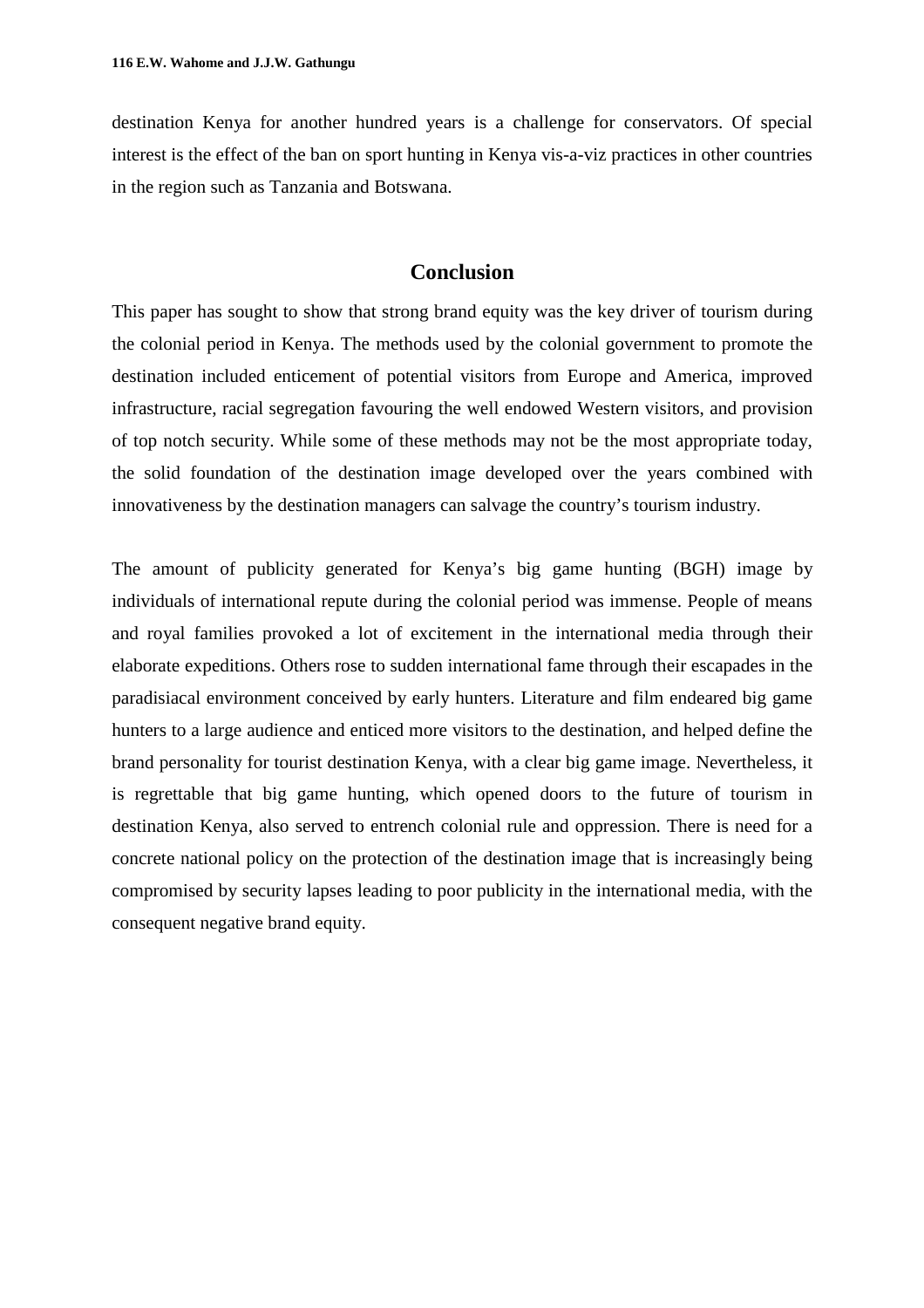### **References**

- Aaker, David A. 1991. *Managing Brand Equity*. New York: Free Press.
- --. 1996. *Building Strong Brands*. New York: The Free Press.
- Aaker, Jennifer L. 1997. "Dimensions of Brand Personality". *Journal of Marketing Research*, Vol.34 No.3, pp.347-356.
- Achola, Milcah A. 2002. "Colonial Policy and Urban Health: The Case of Colonial Nairobi". *Azania special volume* XXXVI-XXXVII, pp.119-137.
- Adams, Jonathan S. & Thomas McShane. 1992. *The Myth of Wild Africa: Conservation Without Illusion*. Los Angeles: University of California Press.
- Adamson, Joy. 1956. *Born Free: A Lioness of Two Worlds*. London: Collins and Harvill Press.
- --. 1961. *Living Free*. London: Collins and Harvill Press.
- --. 1962. *Forever Free: The Final volume of the Most Beloved Animal of Our Time*. London: Collins and Harvill Press.
- Bennet, Bruce. 2008. "William Holden's Unscripted Fall from Grace". *The New York Sun*, 2/7/2008.
- Buxton, Aline M. 1928. *Kenya Days*. London: Edward Arnold Co.
- Churchill, Winston. 1909. *My African Journey*. London: Hodder and Stoughton.
- Colonial Office. 1963. *The Colonial Official List*. London: Her Majesty's Stationary Office.
- Crompton, John L. 1979. "An Assessment of Mexico as a Vacation Destination and the Influence of Geographical Location upon that Image". *Journal of Travel Research*, Vol.17 No 4, pp.18-23.
- Cullen, Anthony. 1989. "Ker and Downey Safaris Ltd 1936-1959". www.safaripress.com/book/excerpts/SANCHEZ92Z.pdf
- Dann, Graham M.S. 1996. "'Tourists' Images of a Destination: an Alternative Analysis". *Recent Advances in Marketing Research,* Vol.5 No.1, pp. 41-55.
- Dinesen, Isak. 1937. *Out of Africa*. London: Vintage International Edition.
- De Chernatony, Leslie, Malcom McDonald and Elaine Wallace. 2011. *Creating Powerful Brands*. Oxford: Elsavier Ltd.
- Ekinci, Yuksel and Hosany Sameer. 2006. "Destination Personality: An Application of Brand Personality to Tourism Destination". *Journal of Travel Research*, Vol. 45 No. 2, pp. 127-139.
- Eliot, Charles. 1905. *The East Africa Protectorate*. London: Frank Cass and Co. Ltd.
- Erdem, Tuelin. 1998. "An Empirical Analysis of Umbrella Branding". *Journal of Market Research*, Vol.35, August, pp.339-351.
- Gordon, Geoffrey L., Anthony Di Benedetto and Roger Calantone. 1994. "Brand Equity as an Evolutionary Process". *Journal of Brand Management*, Vol.2 No.1, pp.47-56.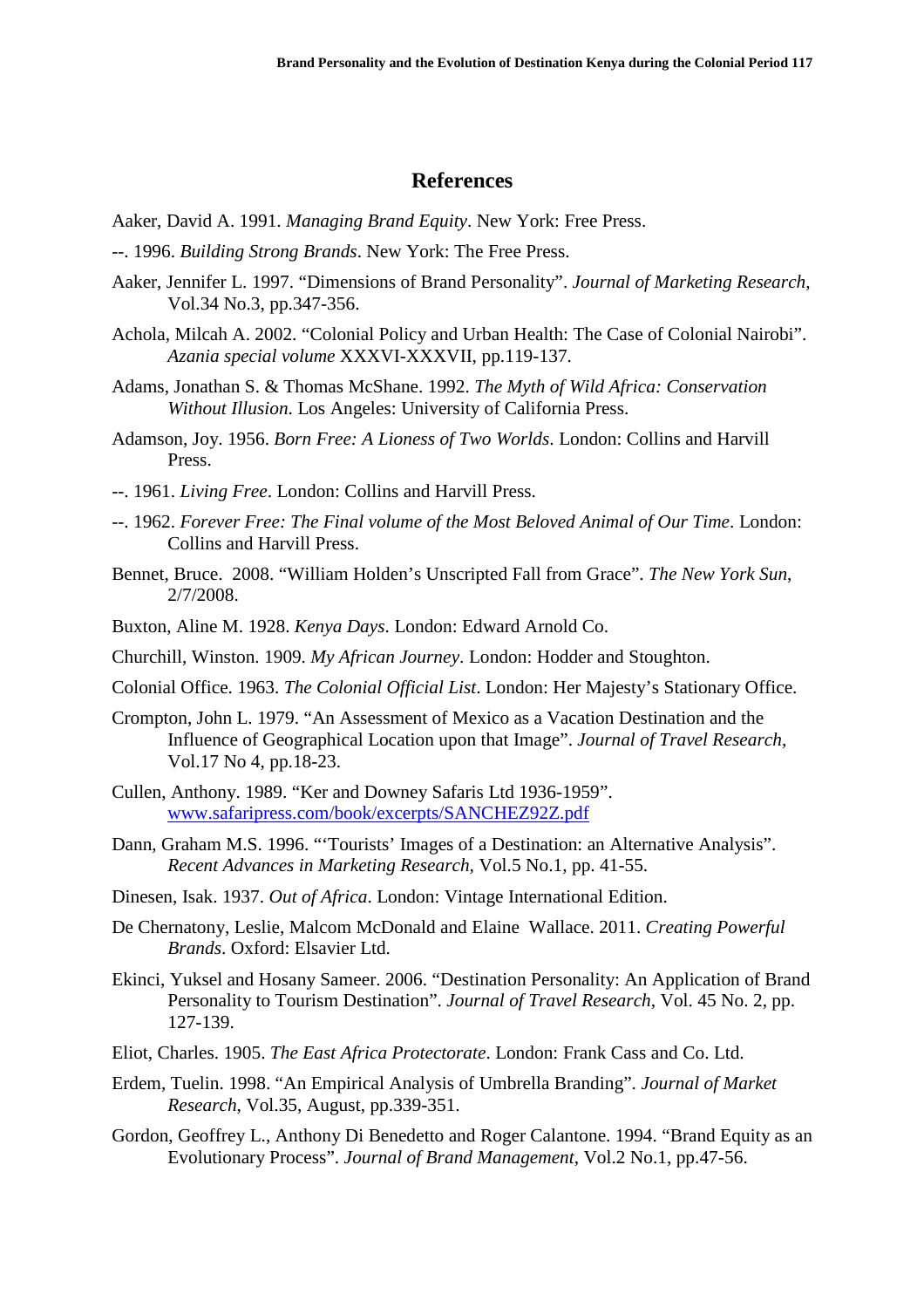- Harbaugh, William H. 1967. *The Writings of Theodore Roosevelt*. New York: The Bobbs-Merril co.
- Hemsing, Jan. 1989. *Ker & Downey Safaris: The Inside Story*. Nairobi: Sealpoint Publicity.
- Hosney, Sameer, Yuksel Ekinchi and Muzaffer Uysal. 2006. "Destination Image and Destination Personality: An Application of Branding Theories to Tourism Places". *Journal of Business Research*, Vol.59 No.5, pp.638-642.
- House, Adrian. 1993. *The Great Safari: the Lives of George and Joy Adamson, Famous for Born Free*. New York:William Marrow and Co.
- Huxley, Elspeth. 1935. *White Man's country 1870-1914*, Vol.1. London: Chatto and Windus.
- --. 1985. *Out in the Midday Sun: My Kenya*. London: Chatto and Windus.
- Kapferer, Jean-Noël. 2011. *The New Strategic Brand Management: Creating and Sustaining Brand Equity Long Term*, 4<sup>th</sup> Edition. London: Kogan Page Ltd.
- Keller, Kevin L. 1998. *Strategic Brand Management*. Upper Saddle River: Prentice Hall.
- Kenya Gazette. 1958. "The Wild Animal Protection Ordinance, 1951". *Gazette notice No.944*. 18/3/1958.
- Kenya Institute for Public Policy Research and Analysis (KIPPRA). 2009. "Kenya Economic Report".www.marsgroupkenya.org/pdfs/2009/Kenya\_Economic \_Report\_2009/pdf (Retrieved on  $29<sup>th</sup>$  November, 2012).
- Lindsay, Marsha. 2000. "The Brand Called 'Winsconsin': Can we make it Relevant and Different for Competitive Advantage?" *Economic Summit White Paper*. http://www.winsconsin.edu/summit/archive/2000/papers/pdf/lindsy.pdf (Retrieved 17.10.2012)
- Lonsdale, John. 2002. "Town Life in Colonial Kenya". *Azania Special Volume* XXXVI-XXXVII, pp.207-222.
- Lynch, Joanne and Leslie de Chernatony. 2004. "The Power of Emotion: Brand Communication in Business-to-Business Markets". *Journal of Brand Management*, Vol.11 No.5, pp. 403-19.
- Mills, Stephen. 2010. *Muthaiga: 1913-1963*, Vol.1. Pietermaritzburg: Interpak Books LTD.
- Mortimer, Gavin. 2009. "Beryl Markham: Britain's Amelia Earhart". *The Telegraph (electronic version).* 27/11/2009. www.telegraph.co.uk/ 6669533 (Retrieved on 11/10/2012).
- Mulli, Thorn. 2012. "Kenya's Biggest Motion Picture". *The Standard Newspaper*, "Home and Away", 11/10/2012.
- Neimark, Anne E. 1999. *Wild heart: The Story of Joy Adamson, Author of Born Free*. New York: Harcourt Brace and Co.
- Nicholls, Christie S. 2005. *Red Strangers: the White Tribe of Kenya*. London: Timewell Press.
- Orr, Patrick. 1970. *Jambo Kenya*. London: David Bruce and Watson.
- Ouma, Joseph P.B.M. 1970. *Evolution of Tourism in East Africa*. Nairobi: EALB.